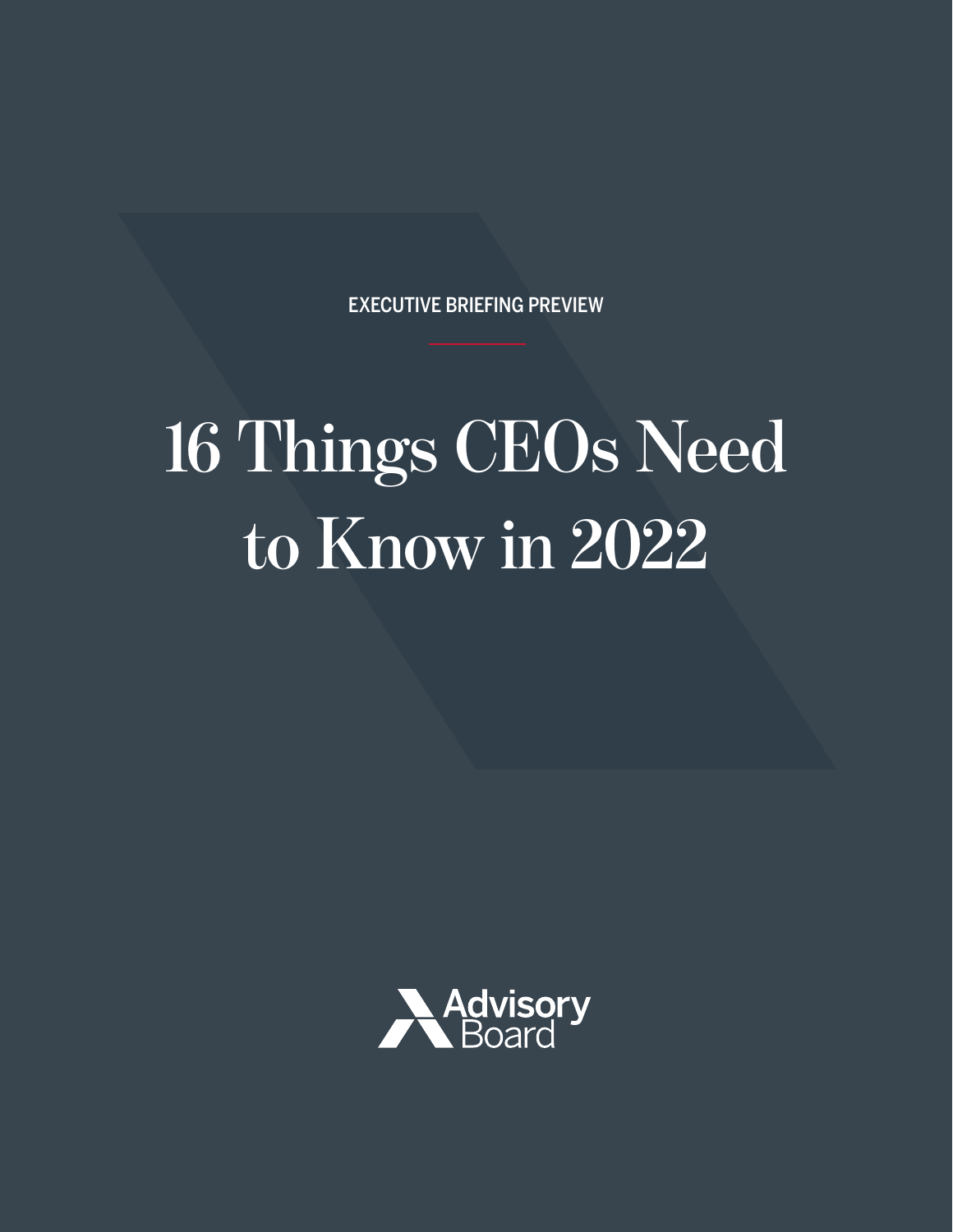The past two years have left an indelible mark on the world, as well as on the health care industry. And as the Covid-19 pandemic continues to wear on, the health care industry has found itself in an unprecedented state of flux. Long-standing assumptions about utilization, demand, consumer preference, and the regulatory landscape have all been challenged. As a result, today's health care leaders face many strategic decisions that will have enduring and far-reaching implications for the future of this industry, even after the acute phase of the crisis has waned.

As pivotal as the past two years have been, we believe the coming year will determine the future trajectory of this industry. What will the future of the virtual care landscape—and the broader home-based care market—look like? Will Covid-19 be a turning point for risk-based payment and, if so, in which direction? Will the health care industry rise to the challenge of addressing persistent disparities in health outcomes?

This briefing examines which structural shifts are most important, how those shifts might play out, what steps leaders can take to inflect the direction and pace of change, and how the Covid-19 crisis has shifted the dynamics of power and influence across the industry.

For more information, please contact us at [programinquiries@advisory.com](mailto:programinquiries%40advisory.com?subject=) or visit [advisory.com/memberships](https://www.advisory.com/memberships).

This preview contains the first nine of our 16 top insights about the state of the health care industry in the wake of the Covid-19 pandemic. Members of select Research programs<sup>1</sup> have access to the full briefing.

<sup>1)</sup> Health Care Advisory Board (Strategy for hospitals and health systems), Health Care Industry Committee<br>(for health care professional service companies), Clinical Innovators Council (for life sciences firms), Health<br>Care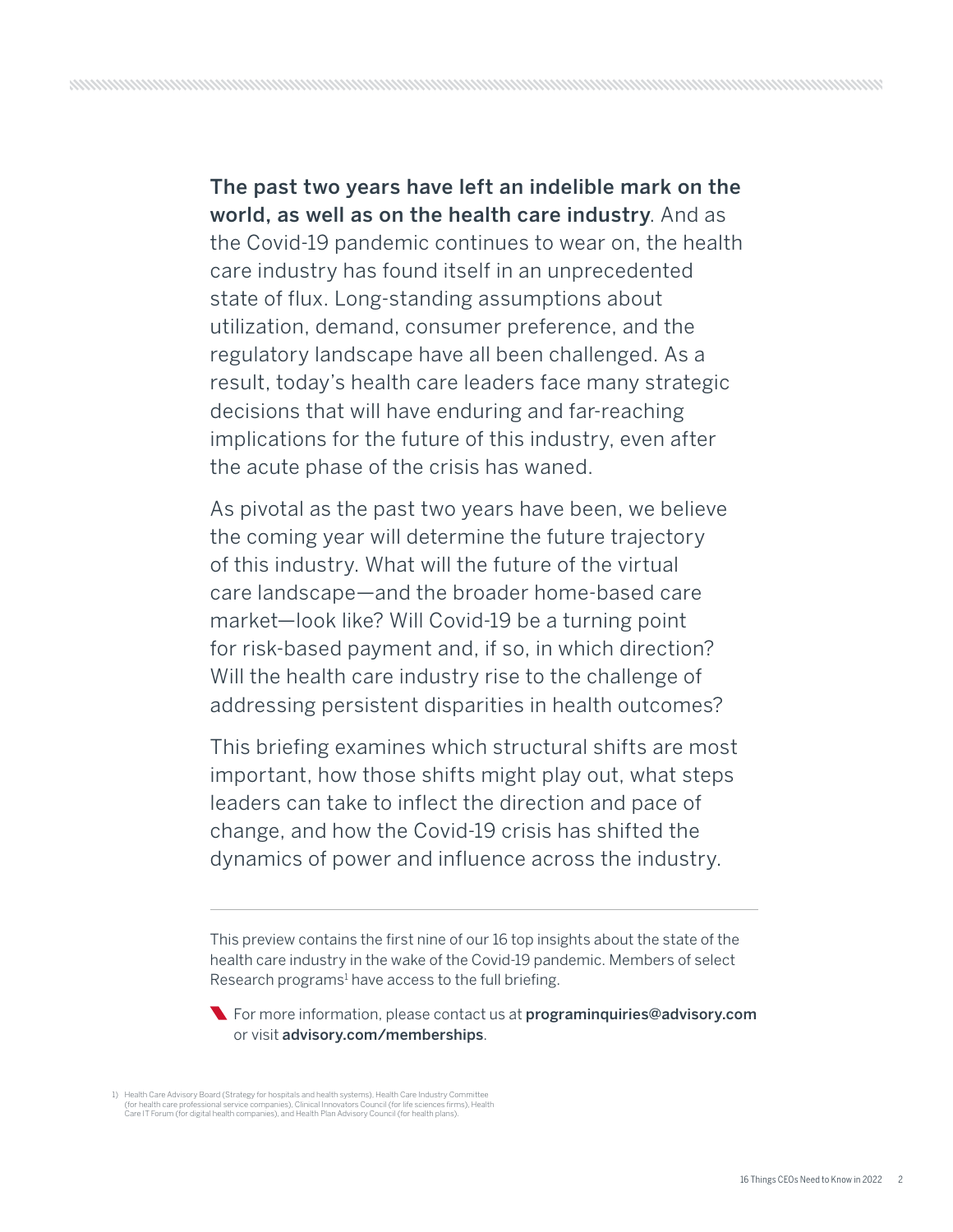## **16 things** CEOs need to know in 2022

PART I. THE PANDEMIC'S IMPACT: THE EFFECT OF COVID-19 ON FINANCES, COVERAGE, AND UTILIZATION

- **01** [National health plans are deploying](#page-4-0)  outsized gains achieved amid the pandemic to fuel strategic consolidation and diversification.
- **02** With the hospital sector experiencing significant levels of divergence in financial performance, further consolidation is likely on the horizon.
- **03** The primary threat to the physician<br>
landscape is not financial sustainability, it's workforce sustainability.
- **04** Suppliers have largely seen financial performance and political scrutiny [return to pre-pandemic norms—except](#page-10-0)  for digital health companies, which are gaining new levels of influence.
- $05$  The uninsured rate did not increase significantly due to Covid-19, but [further national coverage expansion](#page-12-0)  is unlikely.
- **06** [Concerned about impending spikes](#page-14-0) in health spending, employers are doubling down on steerage as their preeminent cost control-strategy.
- **07** Buoyed by federal assistance and stronger-than-expected tax revenues, states have shifted their focus to [longer-term ambitions like health equity.](#page-16-0)
- **08** As Medicare insolvency inches closer, painful cost-cutting measures aimed [at plans and providers are likely within](#page-18-0)  the next few years.
- **09** Covid-19 is unlikely to prompt big shifts in aggregate demand, but there will be [meaningful changes to individual service](#page-20-0)  lines and sites of care, particularly among highly profitable procedures.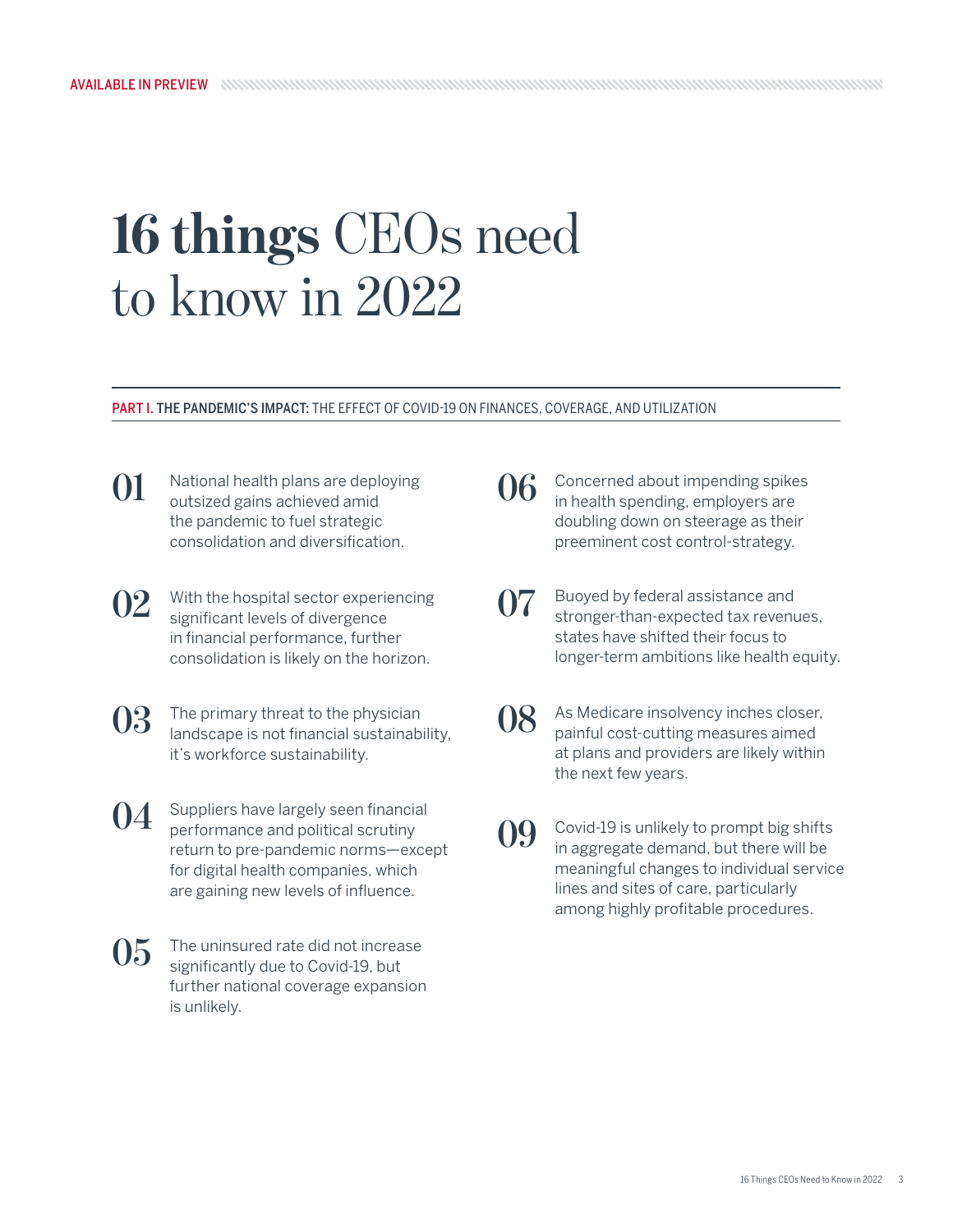#### PART II. AN INDUSTRY AT THE CROSSROADS: HOW TODAY'S DECISIONS WILL SHAPE THE FUTURE OF HEALTH CARE

- **10** A new equilibrium for the health care industry will emerge in the coming years—but the window of opportunity to shape that future will be brief.
- 11 Health equity is an increasingly<br>
common mission imperative, but the industry will make more meaningful progress if leaders can solidify it as a business imperative.
- 12 How providers and plans respond to new price transparency requirements will determine whether these policies reinforce existing market structures or break them.
- 13 Despite renewed and widespread interest in value-based payment, uptake is more likely among physicians than other provider groups such as health systems.
- 14 Whether physicians continue<br>to migrate to health systems or instead align with alternate partners will depend on which suitors can look beyond the binary choice of employment or independence.
- $\displaystyle 15$  The future of virtual care is not merely a question of how much, but of whom: third parties are working aggressively to chip away at the lead local providers have gained.
- 16 Unless leaders can balance speedto-market with intentionality, the burgeoning home-based care market will exacerbate existing fragmentation, labor, and equity challenges.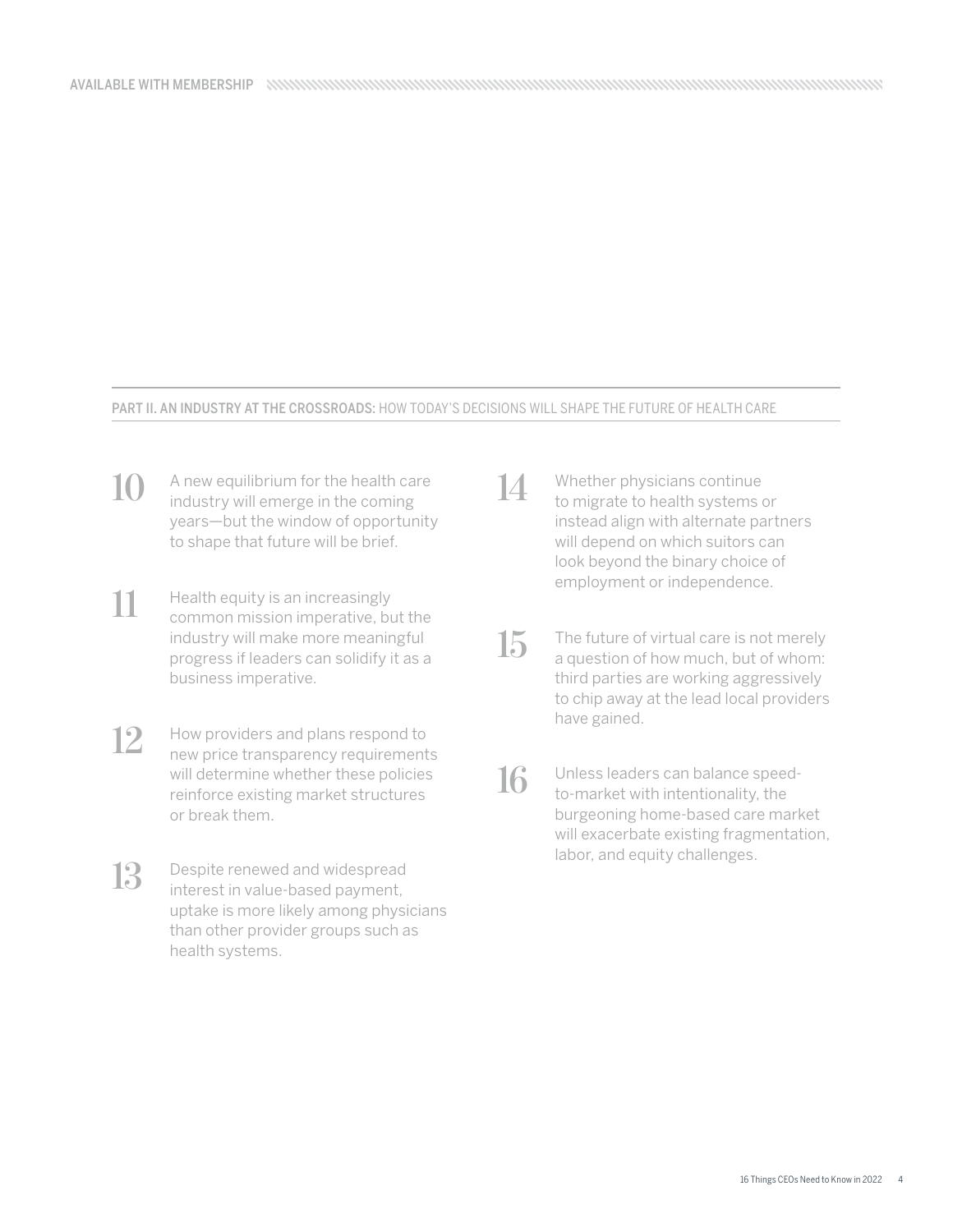# <span id="page-4-0"></span>01**National health plans are deploying outsized strategic consolidation and diversification. gains achieved amid the pandemic to fuel**

As 2022 approaches, every sector of the health care industry continues to grapple with the ongoing effects of Covid-19. For insurers, the steep decline in health care utilization early last year appeared to translate to a financial windfall. But deeper analysis reveals a more nuanced picture than the headlines suggest.

Medical loss ratio (MLR) requirements limit the extent to which health plans can pocket or reinvest revenue gains. And the massive profits that initially grabbed headlines proved fleeting as plans confronted rebounding utilization later in 2021.

Perhaps most important, profits provide only one snapshot into plan performance—shifts in membership are critically important too. An analysis of 2020 enrollment trends shows that not all plans weathered the pandemic equally well.1 As expected, commercial enrollment declined slightly or remained steady for most, while managed Medicaid and Medicare Advantage enrollment climbed. But that growth in enrollment was not evenly spread. National insurers captured significantly more members than state-based Blues or regional plans (Figure 1.1).

National plans have moved quickly to translate that growth into further strategic advantage. While acquisition is a common strategy, there are clear distinctions in each organization's approach.

When it comes to horizontal consolidation, some (such as Centene) are focused on specialization, doubling down on specific populations and business lines. Others, such as CVS/Aetna and UnitedHealth Group,<sup>2</sup> are focused on broad reach across multiple segments. Plans similarly vary in their approach to vertical consolidation, with some clearly focused on revenue diversification, while others are prioritizing synergistic acquisitions (Figure 1.2).

1) AIS Directory of Health Plans, 2018 Q4, 2019 Q4, and 2020 Q4.

<sup>2)</sup> Advisory Board is a subsidiary of UnitedHealth Group. All Advisory Board research, expert perspectives, and recommendations remain independent.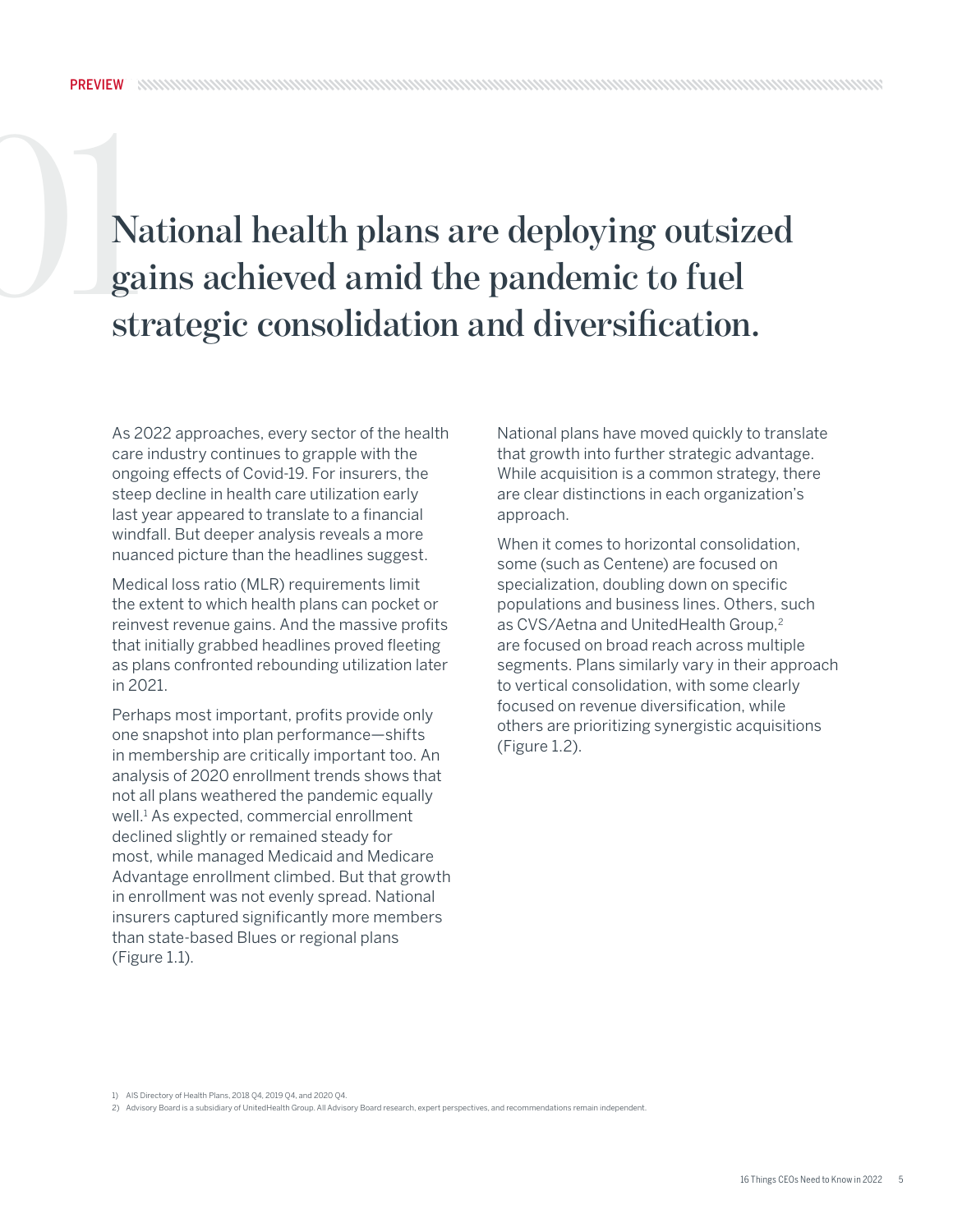#### FIGURE 1.1: TOTAL HEALTH PLAN ENROLLMENT BY PLAN TYPE



FIGURE 1.2: RELATIVE CURRENT CONSOLIDATION STRATEGIES OF THE NATIONAL HEALTH PLANS—AND WHERE THEY'RE TRENDING

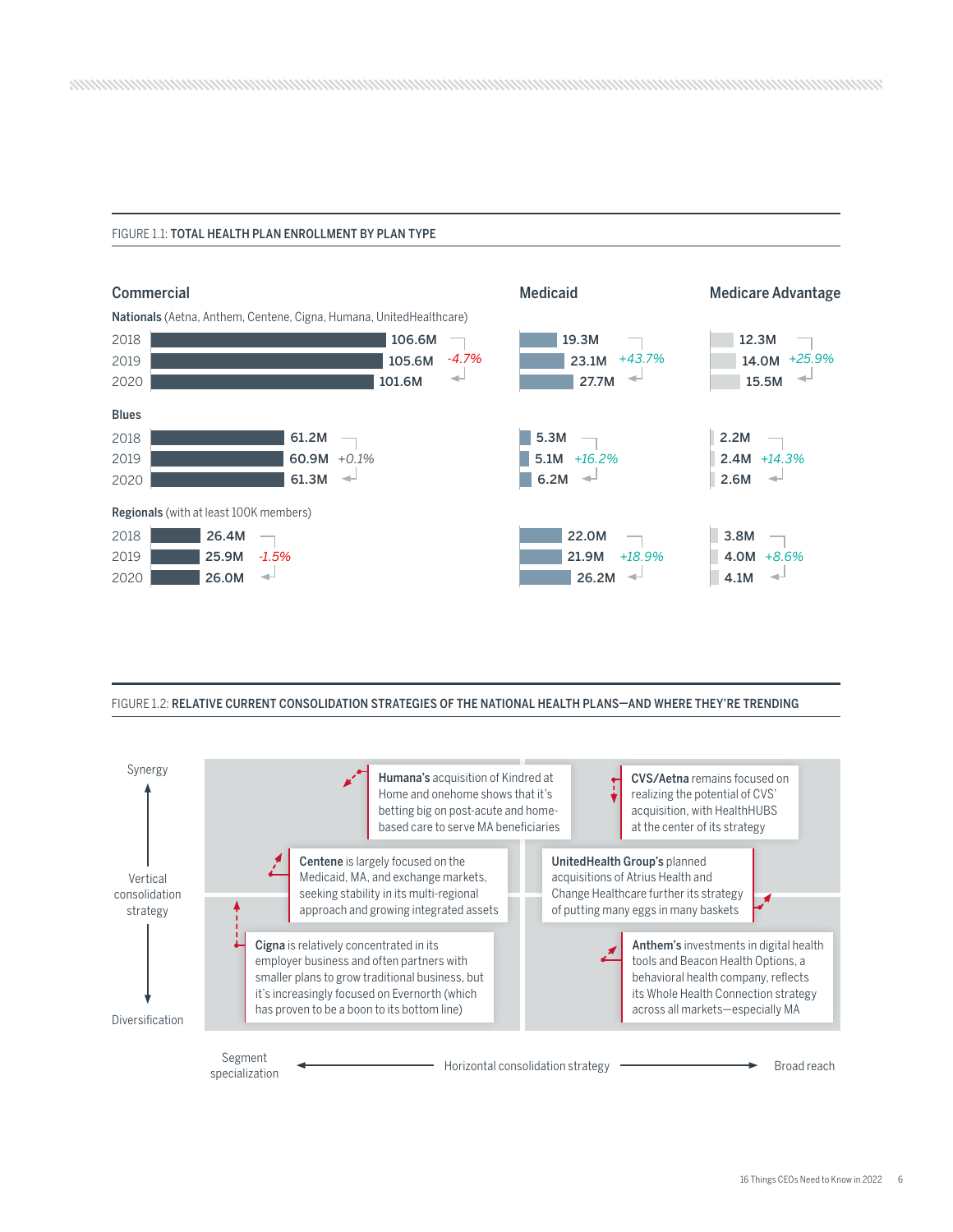<span id="page-6-0"></span>02**With the hospital sector experiencing significant levels of divergence in financial performance, further consolidation is likely on the horizon.**

The financial reality of hospitals is even more opaque than that of health plans. The past two years have given rise to two seemingly contradictory narratives: either Covid-19 was disastrous for hospital finances or hospitals are doing better than ever.

An Advisory Board analysis of health system margins between 2018 and 2020 reveals that both narratives have some element of truth (Figure 2.1). In the first half of 2020, average operating margins plummeted as hospitals suspended elective procedures. But even as median margins began to return to prepandemic levels, many individual organizations saw margins that were either significantly higher or significantly lower than historical norms.3 While some hospitals made it through the acute phase of the pandemic stronger than ever, others have remained in crisis mode.

Whether any individual organization falls on the high or low end of this spectrum depends on a variety of factors, including how Covid-19 played out regionally. An Advisory Board survey conducted in early 2021 also revealed that larger systems (those with five or more hospitals), integrated delivery networks (those with health plans), and academic medical

centers recovered more quickly than smaller systems and stand-alone hospitals.4 The health crisis provided a burning platform for larger organizations to finally embrace the "systemness" that has long proved elusive for most of the sector.

Any industry experiencing significant divergence in financial performance often sees an uptick in consolidation. Recent years have been characterized by an increasing focus on headline-grabbing mega-mergers designed to build cross-regional scale. But the value of localized systemness during the pandemic appears to have driven renewed interest in regional scale. As consolidation activity picked up across 2021, many deals share a common goal of building strength at the local level (Figure 2.2).

The ability to flex staff, supplies, and patients across sites of care has been crucial in the past year and a half. Hospitals must continue to embrace this agility, as we do not expect cost pressures to subside. The need to fortify supply chains, invest in new technologies, and foster a stable and resilient workforce has only grown. Well-integrated systems will ultimately find it easier to navigate those challenges.

3) Health Systems Financials (Quarterly), Modern Healthcare, September 2021.

<sup>4)</sup> "How Covid-19 has impacted 2021 provider volume outlooks," Advisory Board, March 2021.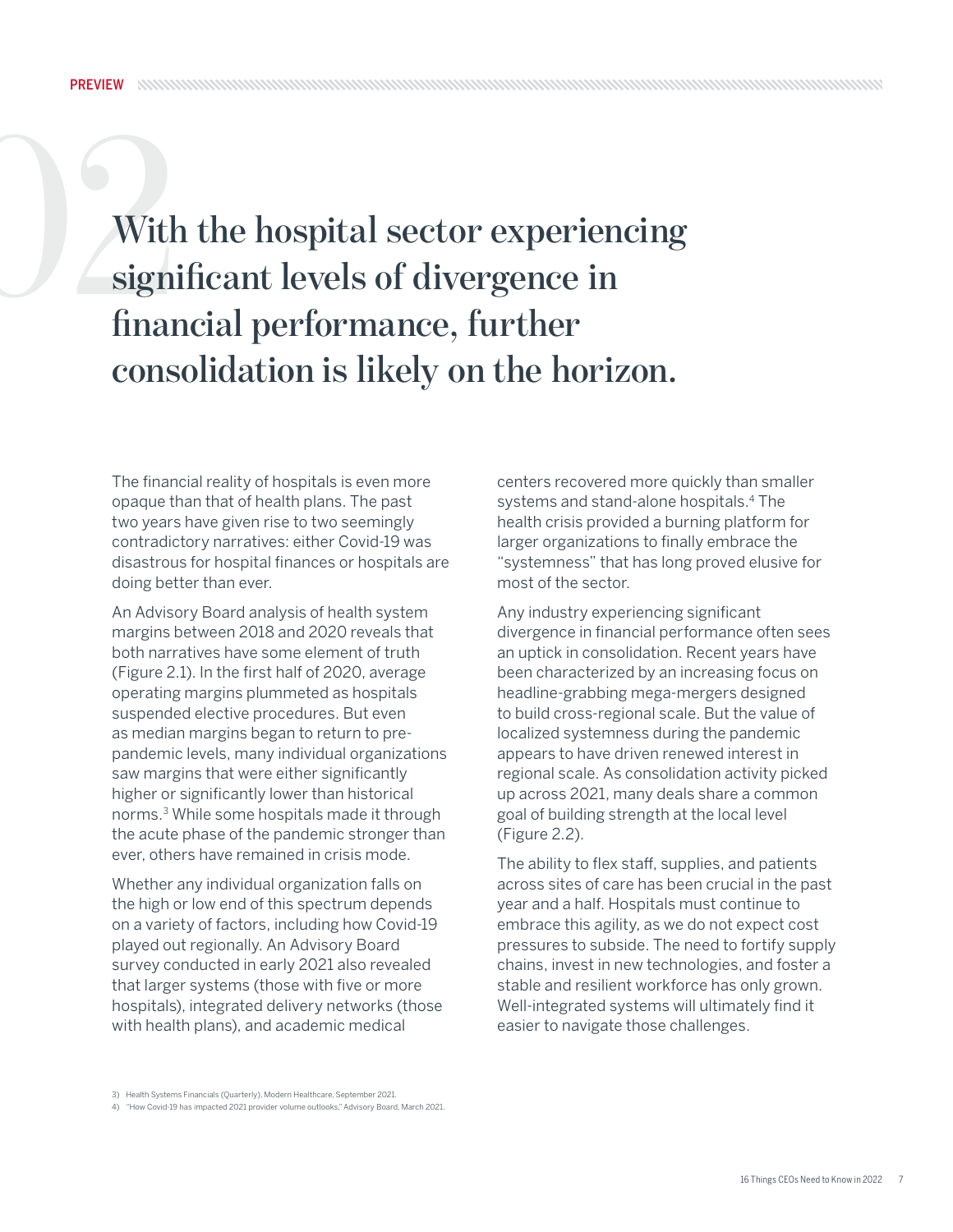#### FIGURE 2.1: INTERQUARTILE RANGE IN HEALTH SYSTEM OPERATING MARGINS, Q1 2018–Q4 2020

*Modern Healthcare health system financials database*



#### FIGURE 2.2: AS M&A PICKS UP, DEALS CENTER ON REGIONAL STRENGTH

#### Acquisitions of community hospitals

- WVU Health System acquires two community hospitals
- HCA Healthcare buys Meadows Regional Medical Center

#### Mergers between regional systems

- LifeSpan and Care New England sign definitive agreement to merge
- Beaumont Health and Spectrum Health sign letter of intent
- NorthShore and Edward-Elmhurst plan nine-hospital merger

Deal ambition

#### Divestitures by national systems

- HCA sells hospitals to Piedmont Healthcare and AdventHealth
- Ascension sells seven hospitals to Aspirus
- Steward selling five Utah hospitals to HCA's mountain division

Regional players expanding and solidifying regional strength

Multi-regional players doubling down in certain markets, ceding others

#### **N** FOR MORE INFORMATION

See our infographic [Weave these threads together to](https://www.advisory.com/Topics/Systemness/2021/06/Weave-these-threads-together-to-strengthen-your-systemness)  [strengthen your systemness](https://www.advisory.com/Topics/Systemness/2021/06/Weave-these-threads-together-to-strengthen-your-systemness) on advisory.com.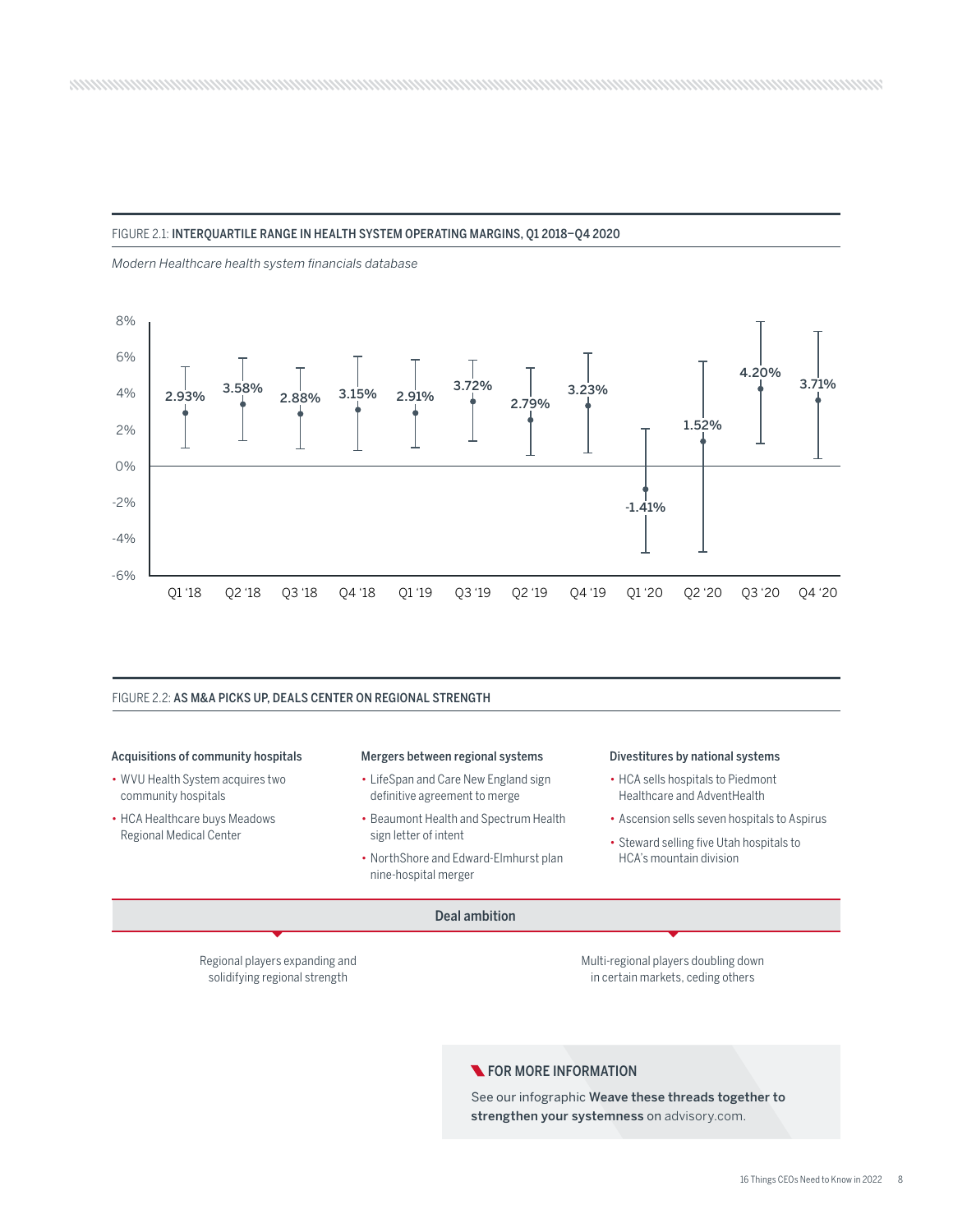## <span id="page-8-0"></span>The primary threat to the physician landscape is not financial sustainabilit's workforce sustainability. **landscape is not financial sustainability, it's workforce sustainability.**

While hospitals have borne the unique challenge of treating the sickest Covid-19 patients, pandemic-related declines in in-person care also impacted physician practices. When outpatient volumes plummeted, fears surfaced that many independent groups would not survive. Ultimately, average physician income barely budged between 2019 and 2020, and nearly half of physicians reported no ill effects to their practice due to Covid-19. As with hospitals, however, performance varied widely, with nearly one-eighth of physicians experiencing a period of no earnings (Figure 3.1).5

Once again, the local severity of Covid-19 affected how any individual practice fared. Large and multispecialty groups weathered volume fluctuations more easily, as did groups with capitated arrangements. Agile governance structures also proved critical, especially as practices had to move quickly to embrace new delivery models such as virtual care. By contrast, small, single-specialty, and non-diversified practices faced greater financial hardship.

Ultimately, these financial challenges pale in comparison to the mounting workforce crisis facing physicians. The burnout rate among physicians hit 42% in 2020, and almost half of those experiencing burnout report that it has had a severe impact on their life.<sup>6</sup> A growing number are considering early retirement or even leaving the practice of medicine entirely moves that would put further pressure on the remaining workforce. An even greater proportion of physicians are open to switching employers (Figure 3.2).<sup>7</sup>

<sup>5)</sup> Kane L, "Medscape Physician Compensation Report 2021: The Recovery Begins," Medscape, April 2021.

<sup>6)</sup> Frellick M, "COVID-19 Drives Physician Burnout for Some Specialties," Medscape, January 2021.

<sup>7)</sup> Stajduhar T, "On the Verge of a Physician Turnover Epidemic: Physician Retention Survey Results — February 2021," Jackson Physician Search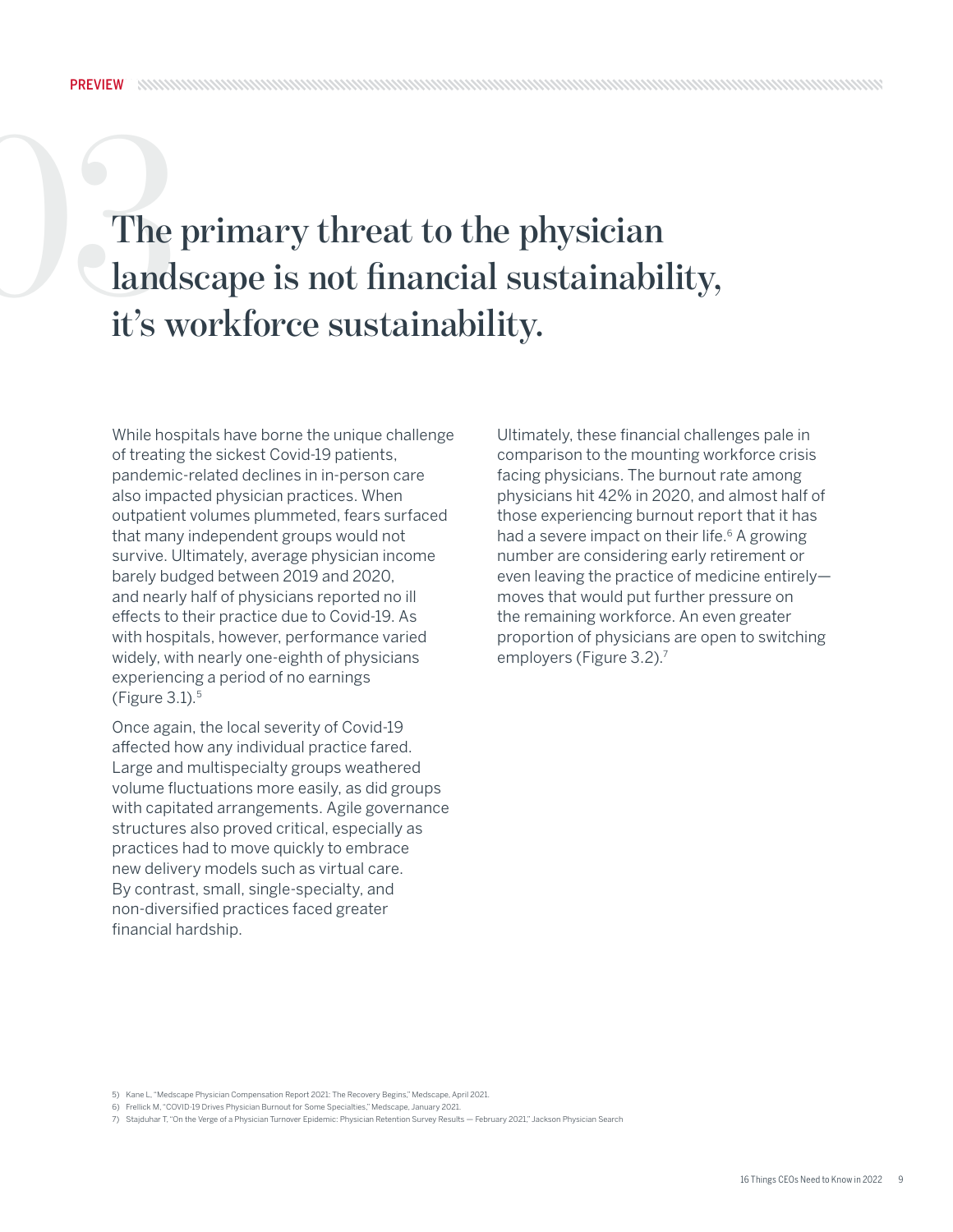#### FIGURE 3.1: DESPITE INITIAL ALARM, OVERALL PHYSICIAN EARNINGS STEADY



FIGURE 3.2: BURNOUT MOTIVATING PHYSICIANS TO CONSIDER CAREER SHIFTS



Physicians experiencing burnout who report that it has a severe impact on their life

*Survey conducted February 2021*



27% Considering leaving for a new employer



11% Considering early retirement



8% Considering leaving medicine entirely

#### **N** FOR MORE INFORMATION

See the article by Advisory Board's Rachel Woods, [Give Clinicians Time to Recover from the Pandemic](https://hbr.org/2021/05/give-clinicians-time-to-recover-from-the-pandemic), in Harvard Business Review.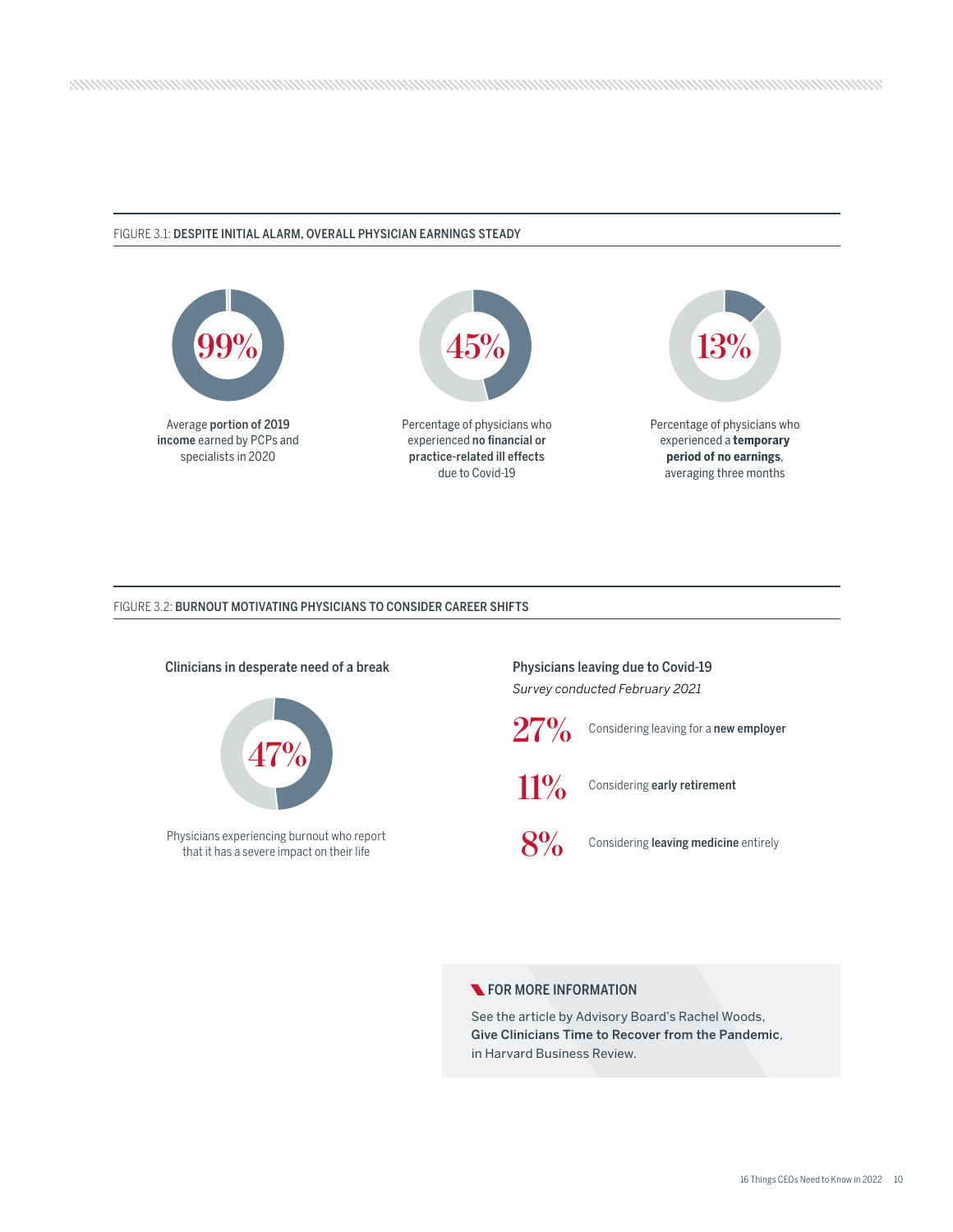<span id="page-10-0"></span>Suppliers have largely seen financial **performance and political scrutiny return to pre-pandemic norms—except for digital health companies, which are gaining new levels of influence.**

Like providers, pharmaceutical companies played a crucial role in the fight against Covid-19. But that effort has done little to shift the financial performance of the sector. With few exceptions—such as the meteoric rise of Moderna's market capitalization after the company produced an effective mRNA vaccine—the stock prices of pharmaceutical and medical device manufacturers have tracked with the broader market.

Successful vaccine production has also not deterred political scrutiny. Congress continues to debate drug reforms as most voters support government action.8 The pharmaceutical lobby opposes nearly all proposed reforms, but the high-profile rollout of pricey pharmaceuticals including Biogen's Alzheimer's drug Aduhelm has reignited efforts to regulate the drug pricing and approval process.

There have been major changes to how life sciences companies operate, including how and where clinical trials are conducted, how researchers generate evidence to support efficacy claims, and where patients access

both infused and non-infused drugs. These all evolved rapidly in ways that will have spillover effects for other sectors of the industry (Figure 4.1).

But perhaps the most seismic shift in the supplier sector has been the remarkable rise of digital health. Billions of dollars in venture funding have flowed into technology start-ups. Meanwhile, incumbent health plans, health systems, and pharmaceutical companies have doubled down on their own offerings (Figure  $4.2$ ). $9$ 

The focus of these investments has evolved as well. Attention has shifted away from nonclinical technologies such as IT and wellness to those focused on the development and delivery of care. R&D, on-demand health care services, and disease treatment top the list. These new technologies—and the vendors that own them are poised to have a larger and more direct impact on care delivery (Figure 4.3).

8) Galvin G, "Half of Voters Support Plan to Let Medicare Negotiate Drug Prices," Morning Consult, September 2021.

9) Hawks C, et al., "Q3 2021 digital health funding: To \$20B and beyond!" Rock Health, October 2021.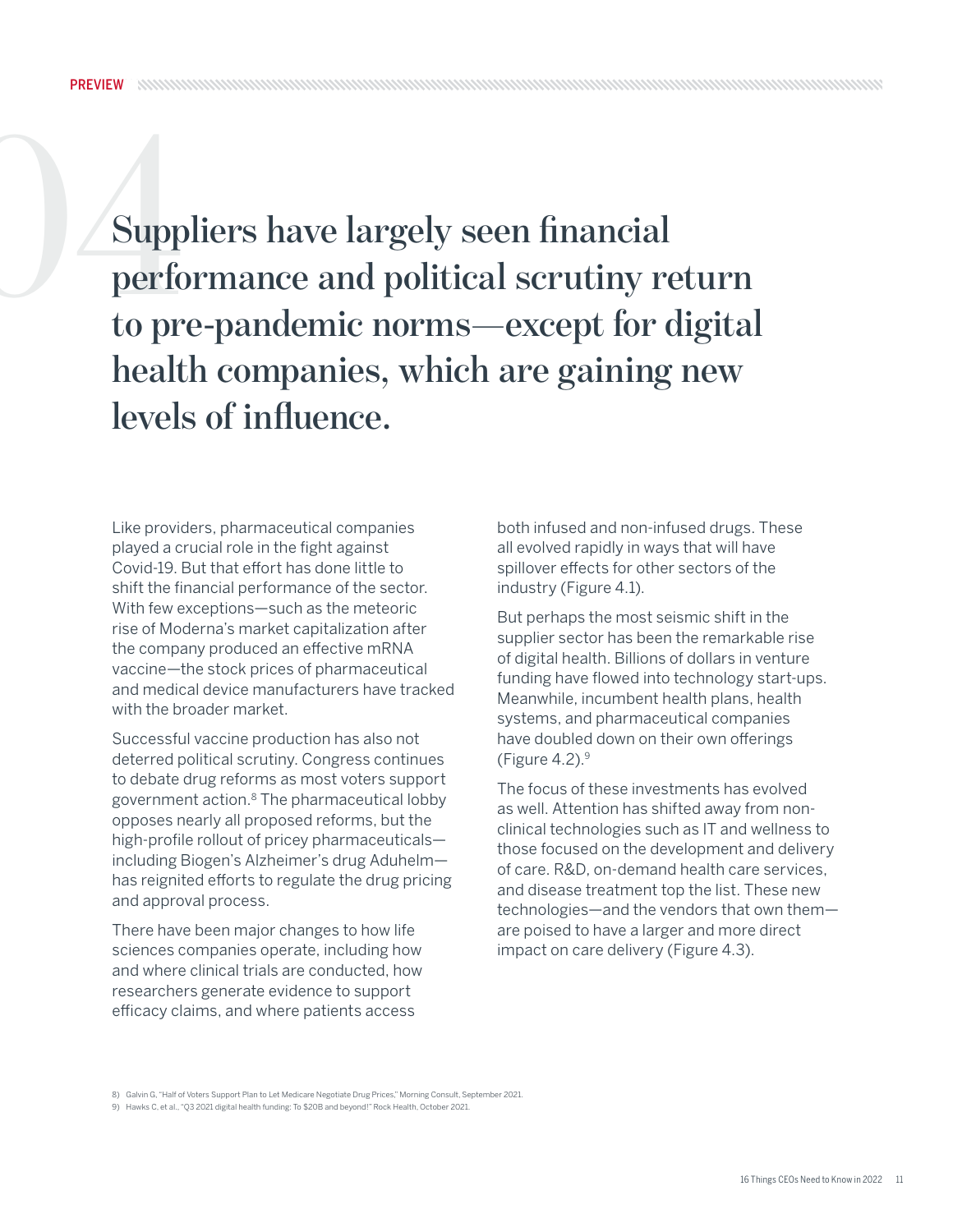#### FIGURE 4.1: STRUCTURAL SHIFTS STAND TO RESHAPE LIFE SCIENCES INDUSTRY

| Impact on<br>life sciences:      | • More efficient trial enrollment<br>and data collection<br>• Stronger evidence that drugs<br>work in diverse populations<br>• Greater risk of complications<br>with compliance and privacy | • Diminished concerns around<br>real-world evidence, data<br>sharing, and patient privacy<br>• New access to previously<br>untapped patient-data sources | • Increased demand for<br>diagnostics, drugs, and medical<br>equipment for use in the home<br>• Producers must adapt to<br>new relationships with home<br>care customers |  |
|----------------------------------|---------------------------------------------------------------------------------------------------------------------------------------------------------------------------------------------|----------------------------------------------------------------------------------------------------------------------------------------------------------|--------------------------------------------------------------------------------------------------------------------------------------------------------------------------|--|
|                                  | Decentralization of<br>clinical trials                                                                                                                                                      | Acceleration of<br>evidence generation                                                                                                                   | Acceleration of<br>site-of-care shifts                                                                                                                                   |  |
| Impact on other<br>stakeholders: | • Lower barriers to health<br>systems that are not major<br>AMCs conducting trials                                                                                                          | • Providers and health plans may<br>struggle to keep up with the<br>pace of change                                                                       | • Revenue shifts from hospitals to<br>payers, specialty pharmacies,<br>freestanding infusion centers,                                                                    |  |
|                                  | • Payers reassess which<br>treatments will be covered                                                                                                                                       | • Outdated guidelines hamstring<br>efforts to establish quality<br>standards and value-based<br>contracts                                                | and home infusion agencies<br>• Greater burden on patients<br>and providers to avoid care<br>fragmentation                                                               |  |

#### FIGURE 4.2: TOTAL VENTURE FUNDING FOR DIGITAL HEALTH



FIGURE 4.3: TOP THREE FUNDED DIGITAL HEALTH VALUE PROPOSITIONS, FY 2015–2020 AND Q1–Q3 2021

|                 | 2015                           | 2016                     | 2017                                  | 2018                                  | 2019                                 | 2020                                  | Q1-Q3 2021                            |
|-----------------|--------------------------------|--------------------------|---------------------------------------|---------------------------------------|--------------------------------------|---------------------------------------|---------------------------------------|
|                 | Fitness and<br>wellness        | Fitness and<br>wellness  | Consumer health<br>information        | On-demand<br>health care<br>services  | Fitness and<br>wellness              | On-demand<br>health care<br>services  | Research &<br>development<br>catalyst |
| $\overline{2}$  | Consumer health<br>information | Treatment of<br>disease  | Fitness and<br>wellness               | Fitness and<br>wellness               | On-demand<br>health care<br>services | Research &<br>development<br>catalyst | On-demand<br>health care<br>services  |
| $3\overline{)}$ | Nonclinical<br>workflow        | Monitoring of<br>disease | Research &<br>development<br>catalyst | Research &<br>development<br>catalyst | Monitoring of<br>disease             | Fitness and<br>wellness               | Treatment of<br>disease               |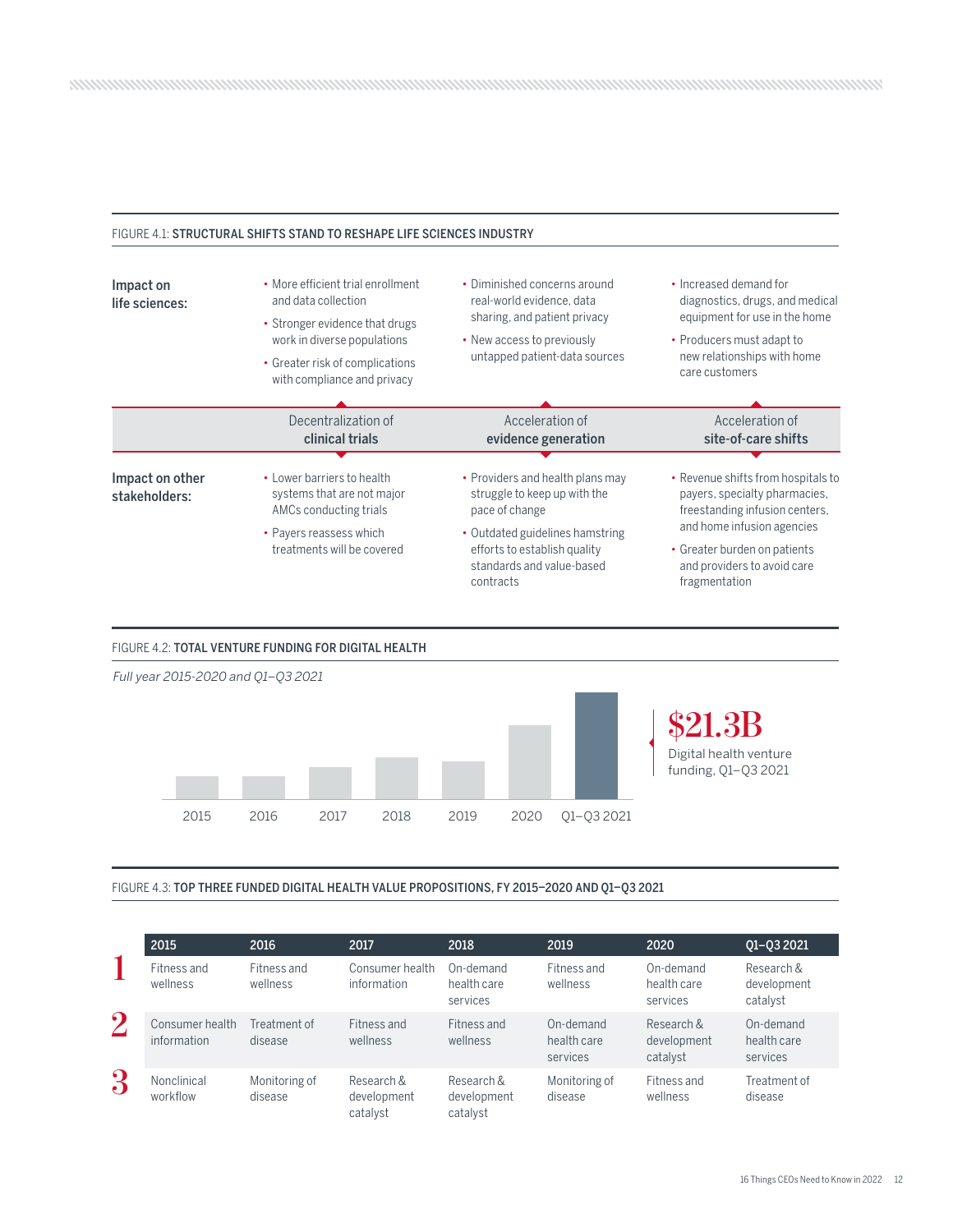# <span id="page-12-0"></span>The uninsured rate did not increase<br>
significantly due to Covid-19, but furthe<br>
national coverage expansion is unlikely. **significantly due to Covid-19, but further**

While the digital health sector flourished, many other industries did not, as evidenced by the millions laid off across the past two years. However, the country's rise in unemployment did not produce a commensurate increase in the uninsured rate, which grew only slightly and has nearly returned to pre-pandemic levels (Figure 5.1).10

This is partially explained by the fact that many of the individuals who lost their jobs did not have employer-sponsored insurance to begin with. Those who did were able to turn to Medicaid and the individual market exchanges to maintain coverage.

To further bolster the insurance safety net, Congress also suspended Medicaid disenrollment for the duration of the public health emergency (PHE). Once the PHE ends, states will have 12 months to implement eligibility checks and remove those who no longer qualify. Some of those individuals will likely go without coverage, but evidence suggests that most will have other options. Because the U.S. labor market is strong, countless employers are trying to attract workers—and boosting benefits to do so. The federal government has also enhanced ACA insurance subsidies for the next two years,

making exchange coverage more accessible to individuals across all income levels. Congress appears poised to extend those subsidies through an upcoming budget reconciliation bill.

Additional expansions beyond the individual market seem unlikely, despite the central role health coverage played in the 2020 presidential election. Medicare for All proposals have been off the table since President Biden became the Democratic candidate, and the policies that he endorsed—like a public option—are not on Democrats' list of immediate priorities. Because passing legislation for any of these policies would require a filibuster-proof Senate majority, they remain highly unlikely to reemerge so long as moderate Democrats such as Senators Manchin and Sinema remain opposed to filibuster reform (Figure  $5.2$ ).<sup>11</sup>

In the near term, meaningful increases in coverage are most likely at the state level. In recent years, a few states that had resisted Medicaid expansion have begun to reconsider those decisions. Congress attempted to further incentivize this shift by temporarily boosting federal funding to states that expand, although there has been little interest thus far. Undeterred, congressional Democrats have drafted a proposal that would grant private

10) "Predicting Enrollment Changes in the COVID Era," MMIT, May 2021.

11) "Joe Manchin: I will not vote to eliminate or weaken the filibuster," Washington Post, April 2021.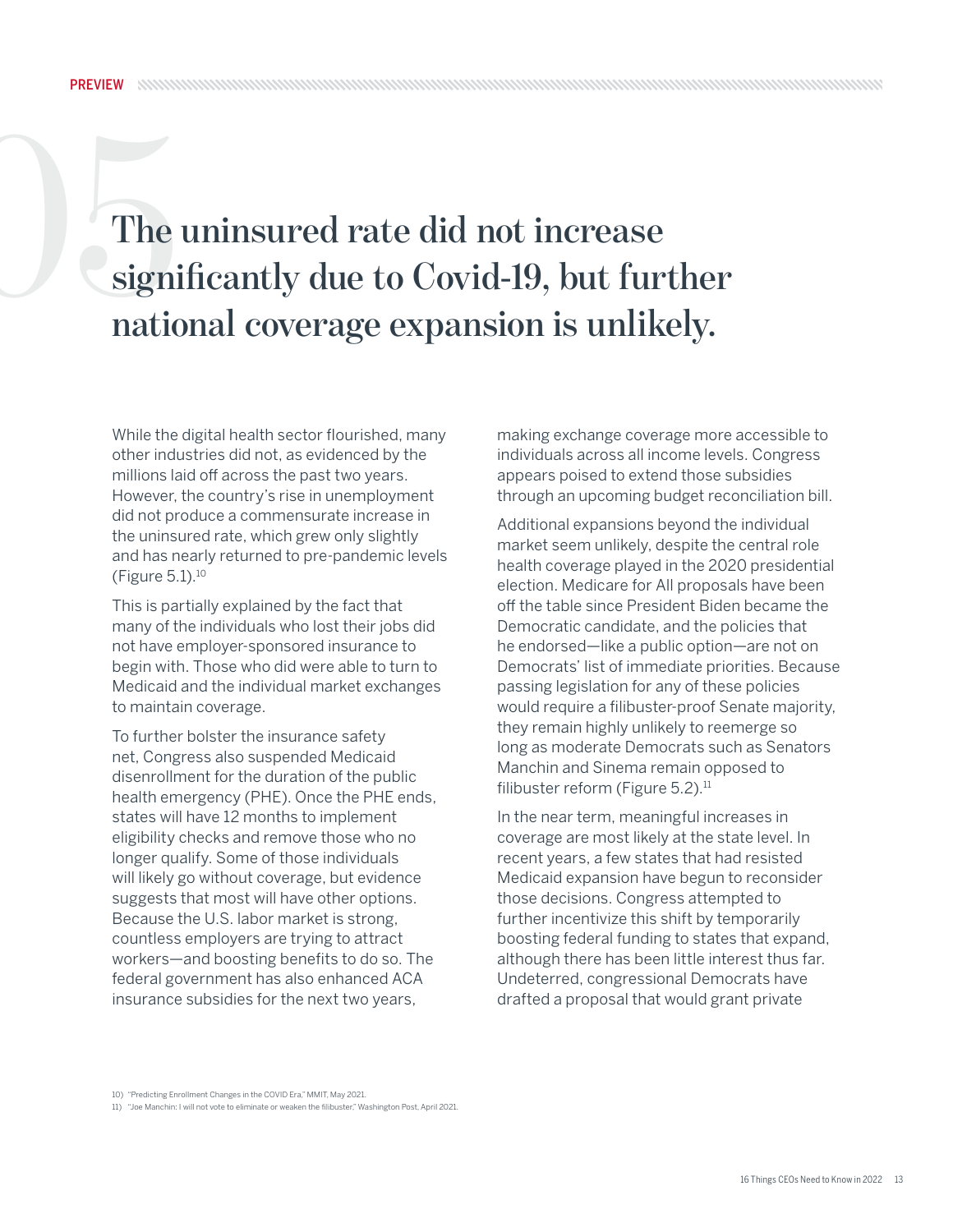ACA market coverage to expansion populations in non-expansion states. This plan still faces many barriers—including resistance from within Democrats' own caucus—but if successful, more than 2.2 million people would become newly eligible for insurance.12



FIGURE 5.2: FEDERAL COVERAGE REFORMS FACE A DAUNTING BARRIER



Legislation subject to filibuster

The filibuster is a critical tool to protecting that input and our democratic form of government. That is why I have said it before and will say it again to remove any shred of doubt: There is no circumstance in which I will vote to eliminate or weaken the filibuster."

**Senator Joe Manchin** (D-WV)

12) Keith K, "Unpacking the Coverage Provisions in The House's Build Back Better Act," Health Affairs, September 2021.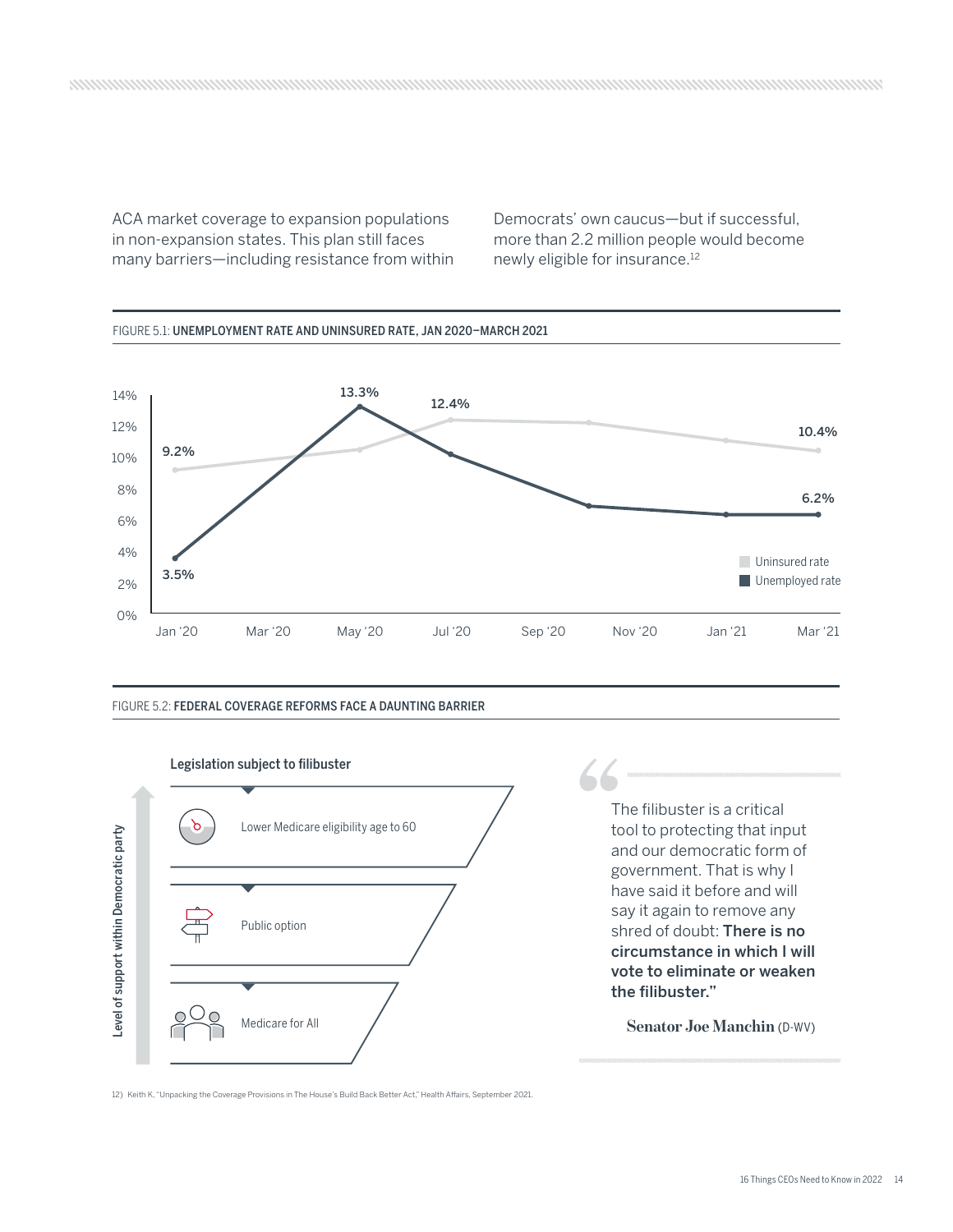## <span id="page-14-0"></span>06**Concerned about impending spikes in health spending, employers are doubling down on steerage as their preeminent cost-control strategy.**

The declines in utilization at the beginning of the pandemic were financially beneficial for employers. Health care costs came under budget for most organizations in 2020.13 With HR teams overwhelmed by other priorities, most employers refrained from implementing major changes to health benefits in 2021.<sup>14</sup> That said, every employer we interviewed expressed concerns that care deferrals and worsening mental and physical health will increase health care spending growth in the near future, perhaps as soon as 2023 (Figure 6.1).

In theory, employers have many tools to combat a potential surge in spending. A growing number have pointed to drug spending as a target but acknowledge that the complexity of the pharmacy space makes this an uphill battle. Moreover, most employers' pharmaceutical costs pale in comparison to their medical spend, making the latter a more attractive target. Shifting costs to employees was the preferred option for targeting medical spend after the 2008–2009 global financial crisis but appears to have reached its limits. Employers

are not seeing the financial benefits they'd hoped for, and employees are not satisfied with their growing out-of-pocket spending.15

As a result, steerage has emerged as a dominant strategy for reducing medical spending growth. Employers are particularly interested in the notion of "soft steerage," by which they navigate employees to preferred providers and settings without making formal changes to network status, for example, through Center of Excellence programs (Figure 6.2).

13) "Few employers say their current wellbeing and caregiving programs effectively support employees," Willis Towers Watson, February 2021.

14) "Health benefit costs expected to grow 4.4% in 2021 as employers face continued economic uncertainty, Mercer survey finds," Mercer, October 2020.

15) "Consumer Engagement in Health Care Survey," The EBRI, Greenwald & Associates, December 2019.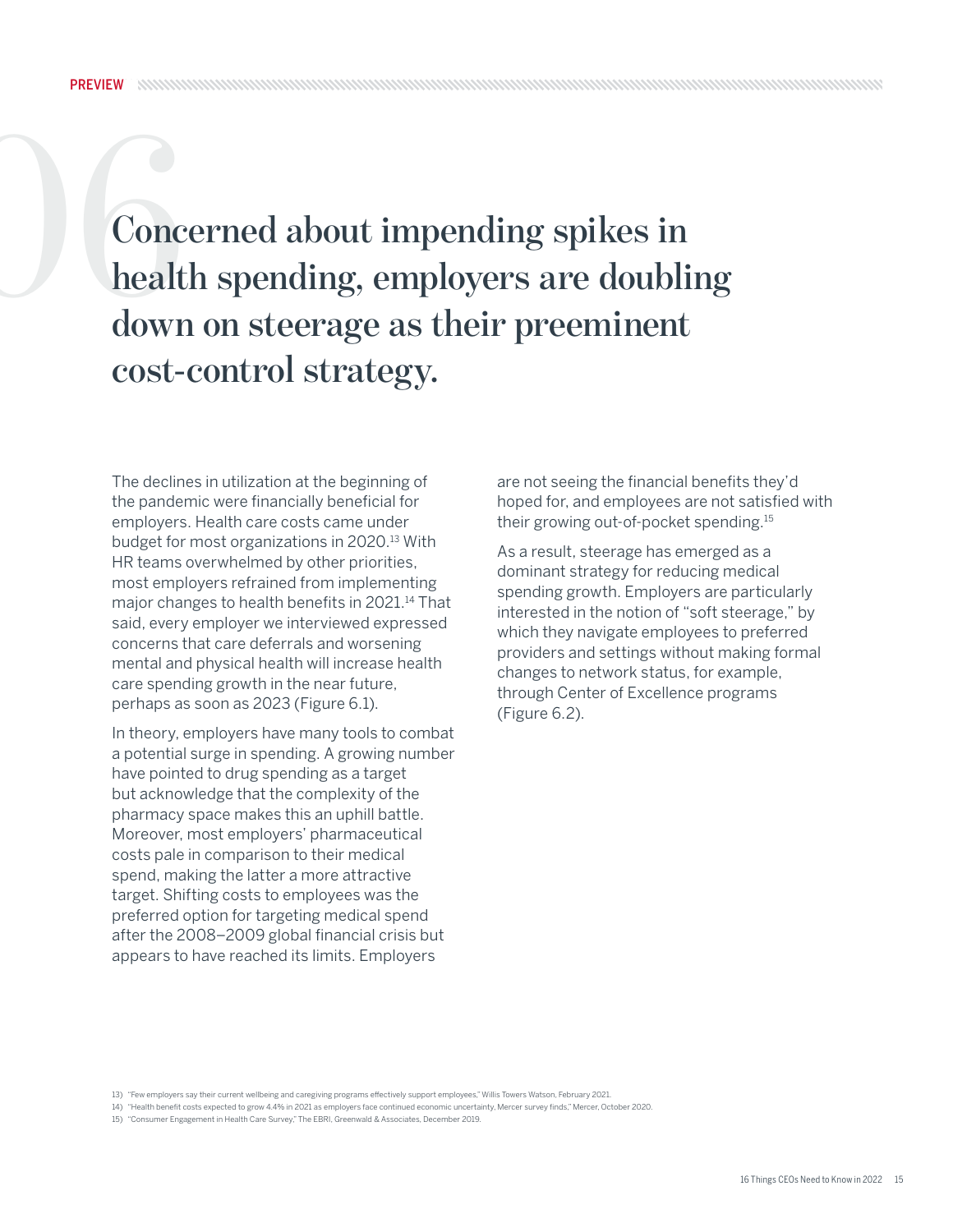#### FIGURE 6.1: EMPLOYER BUDGETS STABLE, BUT LONG-TERM CONCERNS LOOM



#### FIGURE 6.2: EMPLOYER OPTIONS FOR REDUCING HEALTH BENEFITS SPENDING



Palatability to employees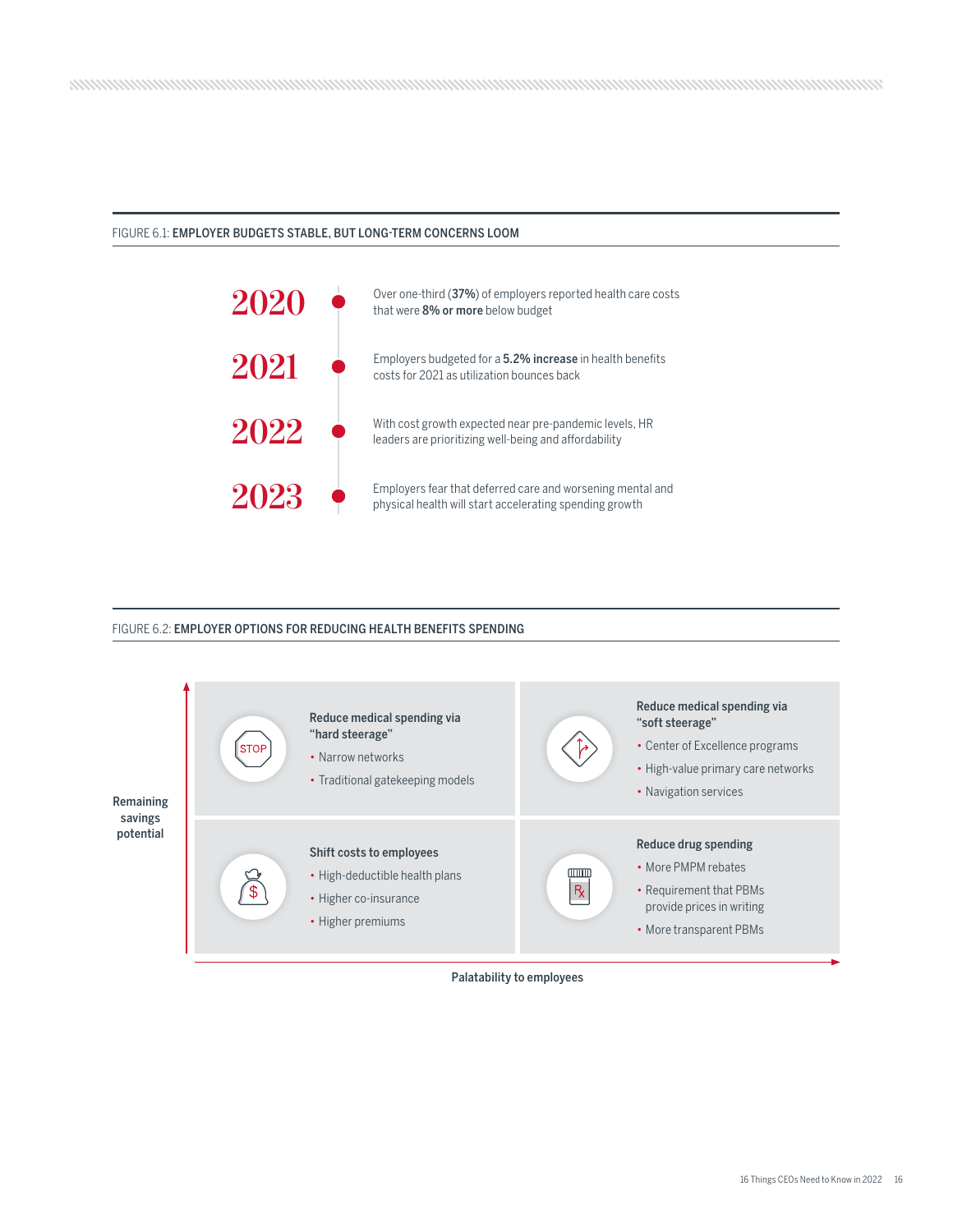<span id="page-16-0"></span>1999999999999999

07**Buoyed by federal assistance and stronger-than-expected tax revenues, states have shifted their focus to longer-term ambitions like health equity.**

As was previously noted, employer-sponsored coverage shrank amid the pandemic, and many of those who lost coverage qualified for Medicaid. States were also required to suspend disenrollment from Medicaid for the duration of the public health emergency. Together, these two trends collectively led to a 16% increase in Medicaid enrollment between February 2020 and May 2021, the most current data available as of this writing.16

Despite this remarkable growth in enrollment, most states are not looking to cut Medicaid spending. Only seven states recommended reducing provider payments for fiscal year 2022. By contrast, 39 states cut or froze rates in the wake of the global financial crisis.17 This is largely because state budgets did not suffer as much as originally expected. In fact, states had used only about 2.5% of the emergency relief funding allocated to them in the American Rescue Plan as of late summer 2021.<sup>18</sup> Without the originally anticipated financial limitations, Medicaid programs are instead focusing their attention on longer-term programmatic improvements (Figure 7.1).

These improvements include traditional enhancements, such as increased rates and expanded benefits. But states are also using their relative financial stability as an opportunity to confront long-overlooked health disparities. Half of states are taking advantage of an American Rescue Plan provision that allows them to extend Medicaid coverage to 12 months postpartum.19 A growing number are also requiring managed Medicaid plans to implement measures tackling social determinants of health (SDOH) (Figure 7.2).20

<sup>16)</sup> "May 2021 Medicaid & CHIP Enrollment Data Highlights," Medicaid.gov, October 2021.

<sup>17)</sup> "Hoping for Economic Recovery, Preparing for Health Reform: A Look at Medicaid Spending, Coverage and Policy Trends," Kaiser Family Foundation, September 2010.

<sup>18)</sup> Lieb D, "States and cities slow to spend federal pandemic money, report finds," Associated Press, October 2021.

<sup>19)</sup> Medicaid Postpartum Coverage Extension Tracker," Kaiser Family Foundation, October 2021.

<sup>20)</sup> Hinton et al., "10 Things to Know about Medicaid Managed Care" Kaiser Family Foundation, October 2020; "FAQs: Health Equity Accreditation," NCQA, 2021; "Multicultural Health Care," NCQA, November 2020.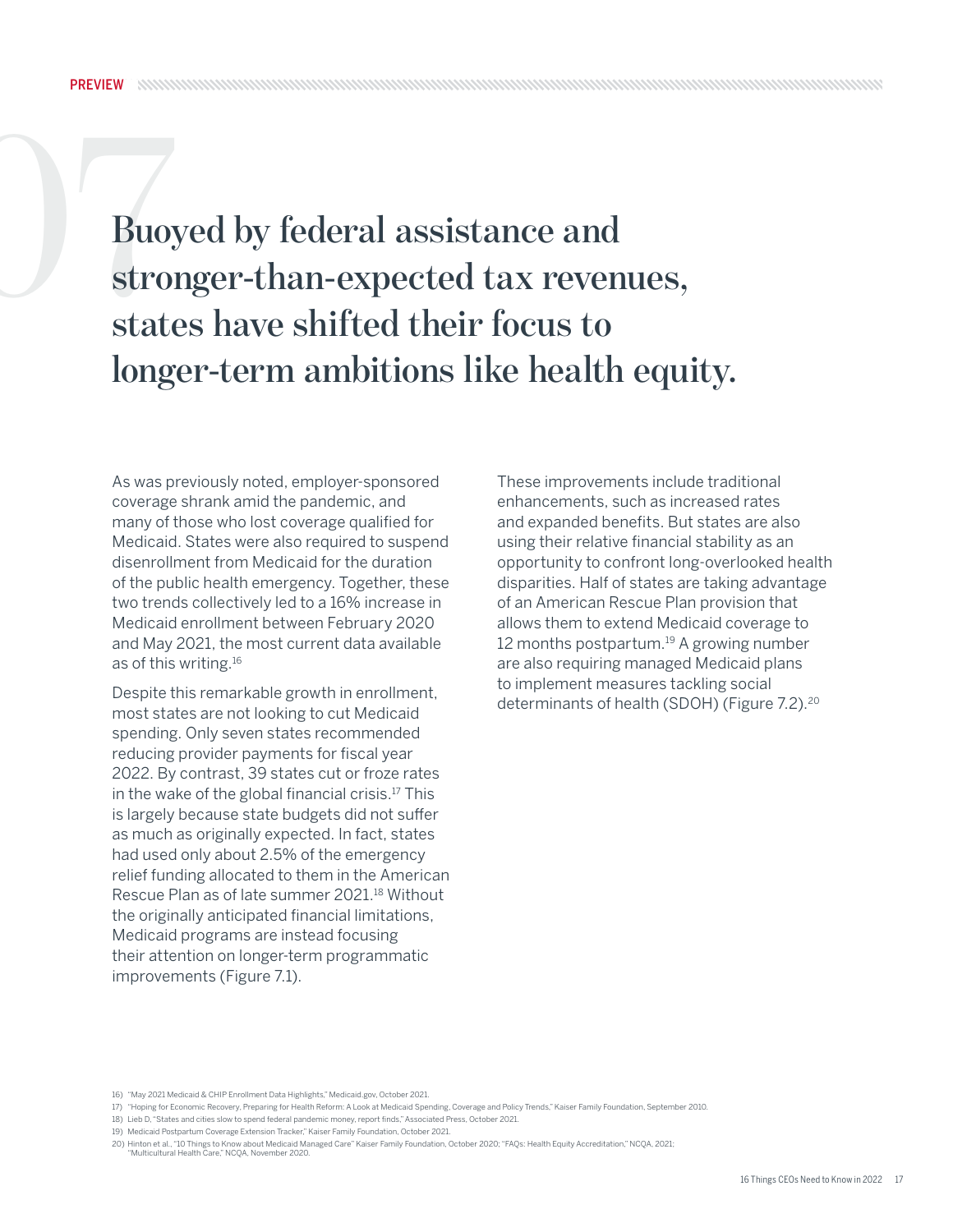

#### FIGURE 7.1: STATE PROPOSALS FOR MEDICAID PROGRAM ENHANCEMENT AND COST CONTAINMENT IN FY 2022<sup>21</sup>

FIGURE 7.2: STATE MEDICAID PROGRAMS TACKLING HEALTH DISPARITIES

Expanding postpartum coverage

**26** 

States extending Medicaid coverage to 12 months postpartum in 2022

Building SDOH requirements into MCO contracts

### **140%**

Increase in number of states mandating MCOs track the outcomes of social services referrals in 2020

Adopting health equity standards



States in the process of requiring Medicaid MCOs achieve NCQA's Health Equity distinction

#### **N** FOR MORE INFORMATION

See our research report [How to Engage Medicaid](https://www.advisory.com/Topics/Health-Plan/2021/06/How-to-Engage-Medicaid-Members-in-Closing-Care-Gaps)  [Members in Closing Care Gaps](https://www.advisory.com/Topics/Health-Plan/2021/06/How-to-Engage-Medicaid-Members-in-Closing-Care-Gaps) on advisory.com.

21) "Fiscal Survey of States, Spring 2021," National Association of State Budget Officers, June 2021.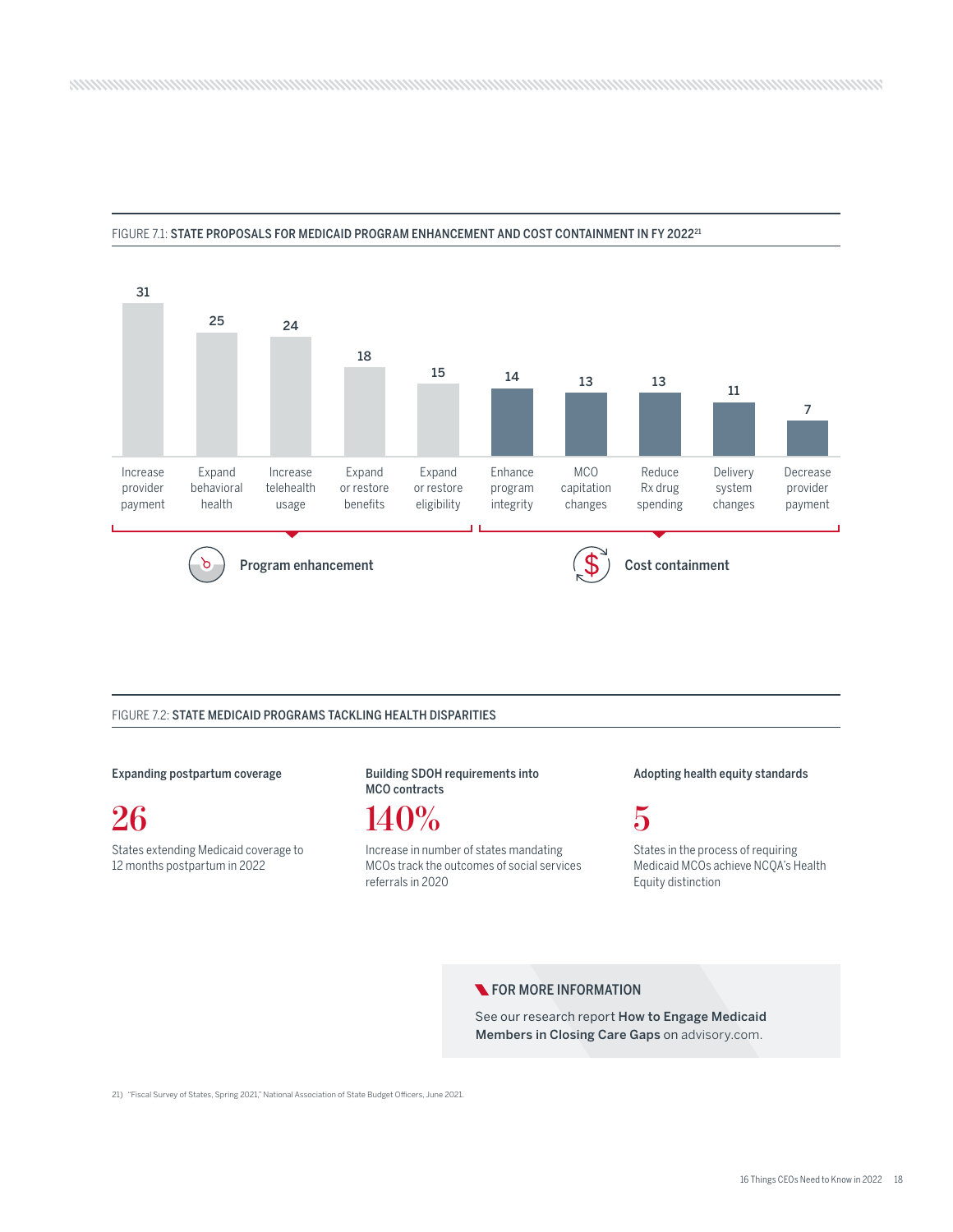# <span id="page-18-0"></span>**1888**<br>As Medicare insolvency inches closer, painful cost-cutting measures aimed at plans and providers are likely within the **painful cost-cutting measures aimed at next few years.**

Medicare is facing a very different, and more dire, financial reality. The Medicare Trustees report released in August 2021 estimated that the Hospital Insurance Trust Fund would become insolvent—no longer able to meet 100% of its financial commitments—by 2026. Notably, this is the same insolvency date the trustees had projected prior to the Covid-19 crisis (Figure 8.1).

While it was relief that the pandemic did not worsen the outlook for the Trust Fund, it has inched another year closer to insolvency. This is the closest Medicare has come to insolvency since the passage of the Balanced Budget Act in 1997.

The federal government has an array of options to increase Trust Fund revenue or decrease expenditures (Figure 8.2). Policies such as value-based payment arrangements and shifting to lower-cost sites of care are among the least controversial, but they're also the slowest to produce savings. More decisive actions, like raising premiums or cutting benefits, would risk upsetting the country's most reliable voting block: senior citizens. Far more politically popular would be cuts to drug

spending. But because drug spending is not paid for through the Hospital Insurance Trust Fund, Congress would have to allocate Part D savings specifically for the purpose of bolstering the Trust Fund. As of this writing, Democrats have expressed intentions to use any savings from potential drug reforms for other priorities.

Reimbursement cuts—to either providers or plans—are the best balance of savings and political palatability. Providers have been a target in previous efforts to bolster the Trust Fund. But Medicare Advantage plans should also expect scrutiny as growing enrollment has made MA a bigger target than in the past. The Biden administration has voiced explicit concerns about the bonus payment structure and potential coding discrepancies. Possible interventions range from continued downward pressure on risk scores to outright reductions to plan payment rates.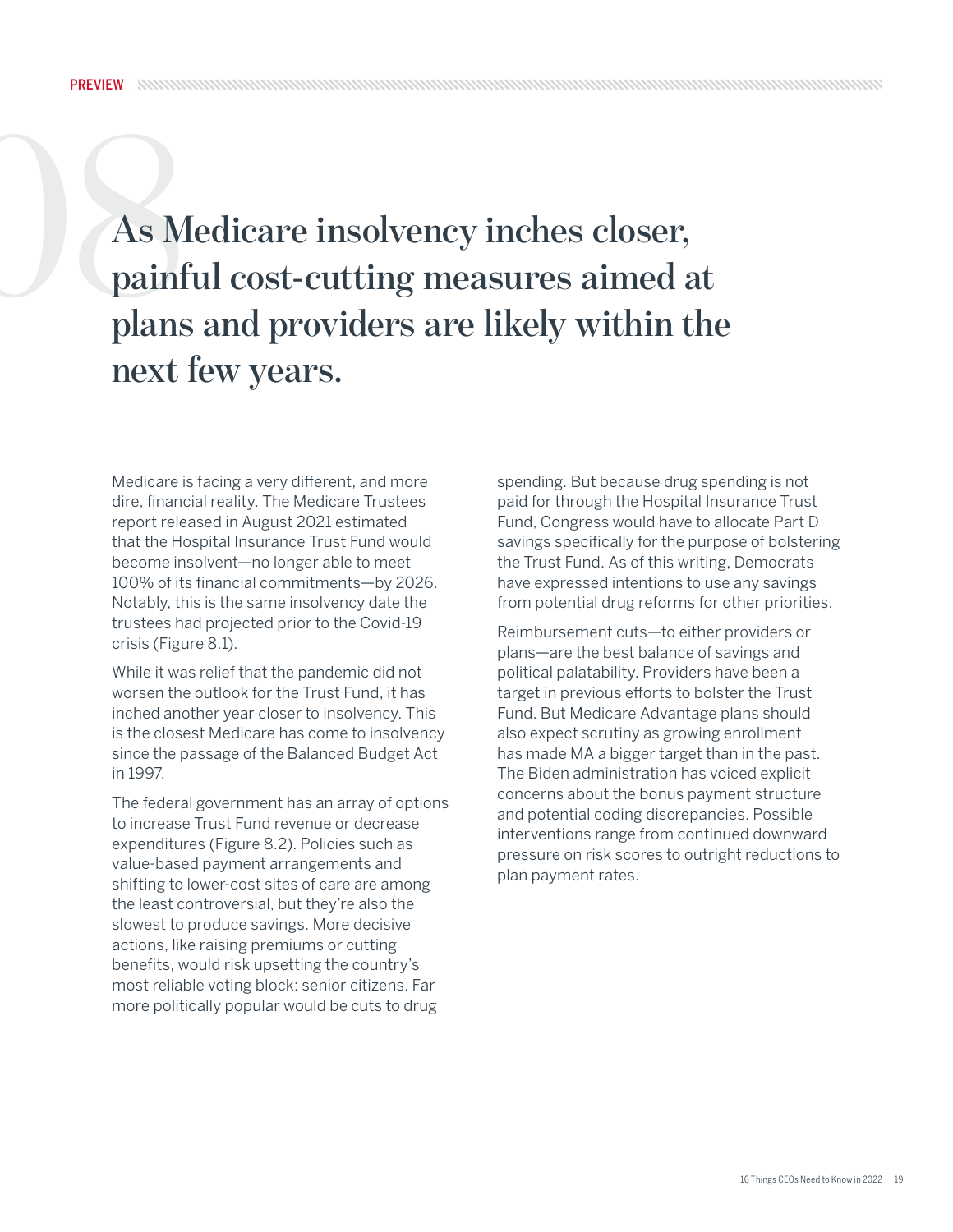#### 



#### FIGURE 8.1: NUMBER OF YEARS PROJECTED UNTIL HOSPITAL INSURANCE TRUST FUND INSOLVENCY<sup>22</sup>

FIGURE 8.2: OPTIONS FOR TRUST FUND SOLVENCY BALANCE POLITICS AND TIME



22) "Medicare: Insolvency Projections," Congressional Research Service, May 2020.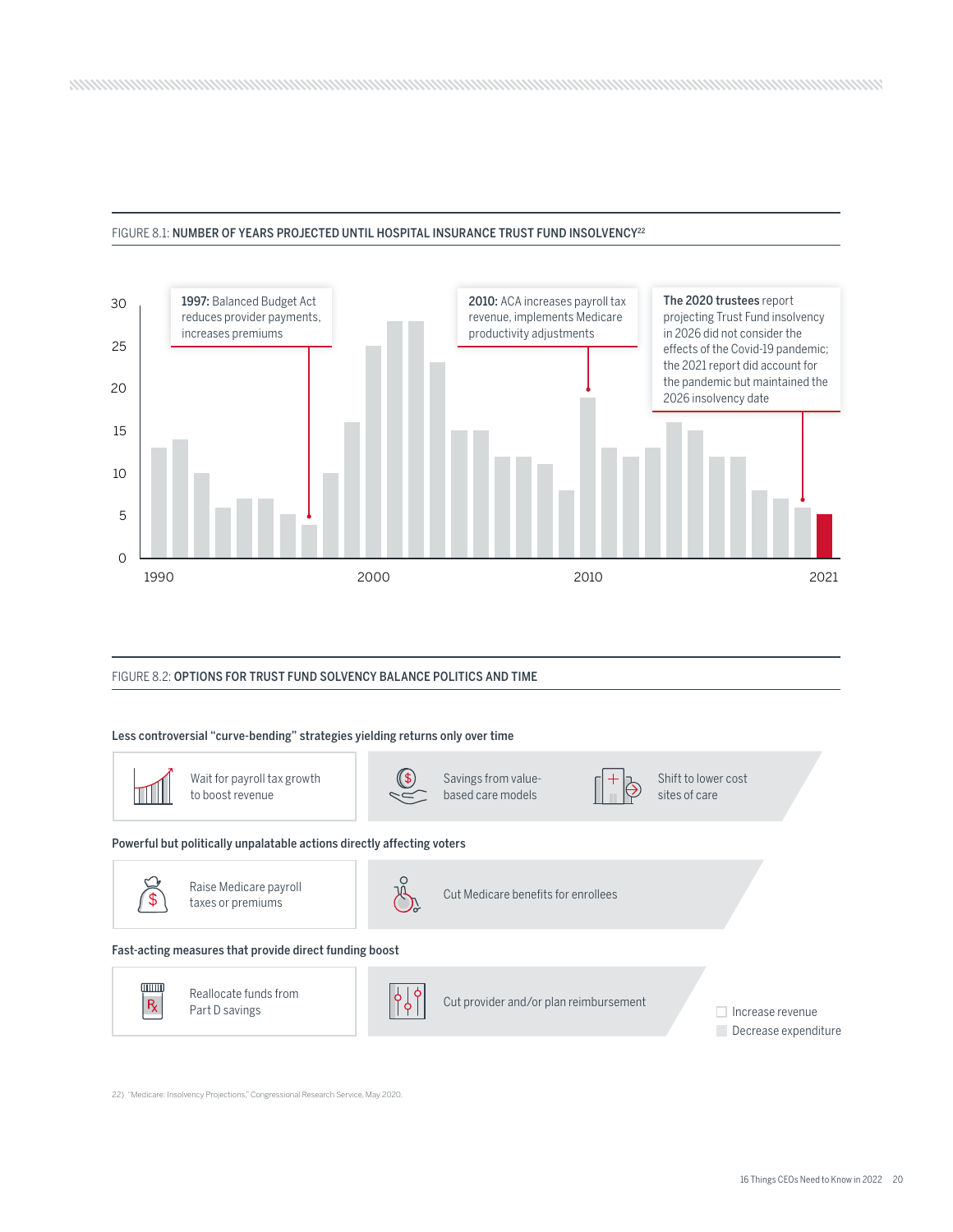<span id="page-20-0"></span>09**Covid-19 is unlikely to prompt big shifts meaningful changes to individual service in aggregate demand, but there will be lines and sites of care, particularly among highly profitable procedures.**

> Ultimately, the extent to which any purchaser has to embrace drastic cost-cutting measures will depend on how health care demand evolves in the coming years. Between the threat of long and endemic Covid-19, worsened health status due to care deferrals, and growing mental health need, many stakeholders worry that utilization will increase in the coming years. Others posit that ongoing financial insecurity and shifts in consumer behavior (e.g., reluctance to visit the ED) will continue to suppress volumes for years to come.

Advisory Board's own five-year utilization projections suggest that overall utilization will not fluctuate beyond the typical variation seen from year to year as a result of Covid-19. The upward and downward pressures created by the pandemic balance each other out at an aggregate level (Figure 9.1).

We do, however, expect significant shifts in where volumes are concentrated. For example, care delays are likely to increase the need for oncology and orthopedic services. Conversely, financial exposure is likely to decrease demand

for elective procedures such as bariatrics and specialty pharmaceuticals. These effects will be most acute in the next year or two (Figure 9.2).

The site-of-care shifts provoked by the pandemic are likely to be far more permanent. The leading indicator that this is a structural shift is the sustained drop in emergency department use that has persisted even as other volumes have rebounded. Inpatient care, diagnostics, and evaluation and management services have all seen an accelerated shift to less acute settings, including the home.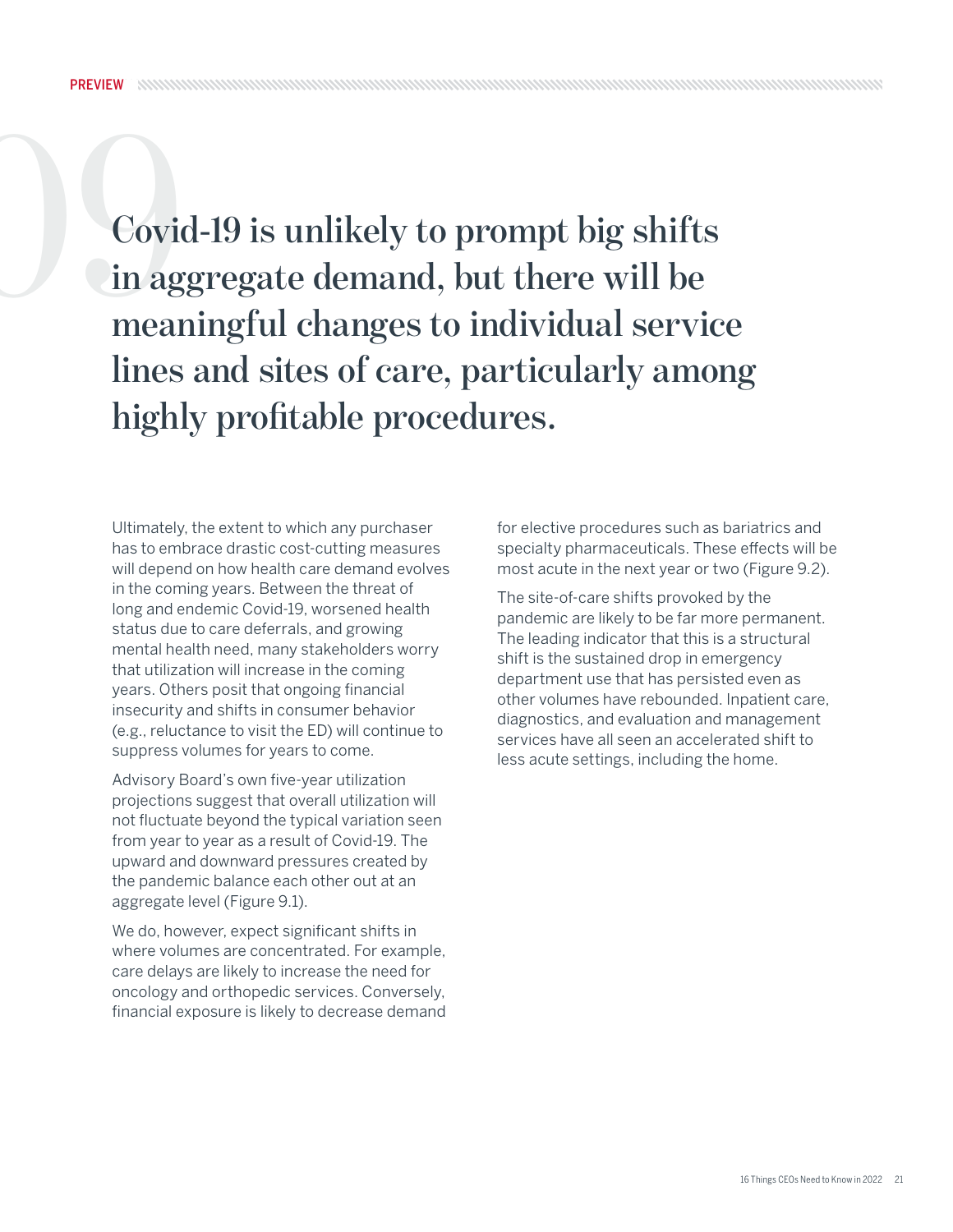#### FIGURE 9.1: ADVISORY BOARD 5-YEAR GROWTH PROJECTIONS



#### FIGURE 9.2: COVID-19-RELATED IMPACTS ON SERVICE LINE DEMAND

| Future demand influenced by                  |                                                                                                                                                                                                                                        | Observable impact                                                                            | Today -<br>> 2025 |
|----------------------------------------------|----------------------------------------------------------------------------------------------------------------------------------------------------------------------------------------------------------------------------------------|----------------------------------------------------------------------------------------------|-------------------|
| Deferred care                                | • Higher-complexity, later-stage patients requiring<br>treatment interventions<br>• Recovered elective surgery volume (with some loss<br>due to non-surgical condition management)                                                     | • Oncology<br>• General surgery<br>• Orthopedics<br>• Cosmetic surgery                       | Ttt+.             |
| Social stressors                             | Greater prevalence of chronic disease, including<br>anxiety, depression, and eating and substance<br>use disorders                                                                                                                     | • Behavioral health<br>• Evaluation and management<br>• General medicine                     | <b>ffttt</b>      |
| Covid-19<br>infections.<br>complications     | • Long-haulers with organ damage and symptomatic<br>illness after recovering from Covid-19<br>• Hospitalizations due to Covid-19 infection                                                                                             | • Infectious disease<br>• Cardiovascular<br>• Pulmonology<br>• Neurology<br>• Rehabilitation |                   |
| Covid-19<br>mortalities                      | Deaths of elderly and vulnerable populations due to<br>past or future Covid-19 infection                                                                                                                                               | • End-of-life, geriatric care<br>• Long-term care                                            |                   |
| Financial<br>exposure and<br>health benefits | • Increased price sensitivity due to job loss<br>• Benefit design and coverage changes for<br>employees of businesses impacted by pandemic,<br>including small businesses, entertainment, travel,<br>commercial real estate and retail | • Elective care<br>• Spine<br>• Bariatrics<br>• Specialty pharmaceuticals                    |                   |
|                                              | Impact to annual service line volume                                                                                                                                                                                                   | $+/-3%$                                                                                      | $+/-0.3%$         |

#### **N** FOR MORE INFORMATION

See our [Market Scenario Planner](https://www.advisory.com/Topics/Market-Analytics-and-Forecasting/2019/05/Market-Scenario-Planner) tool on advisory.com.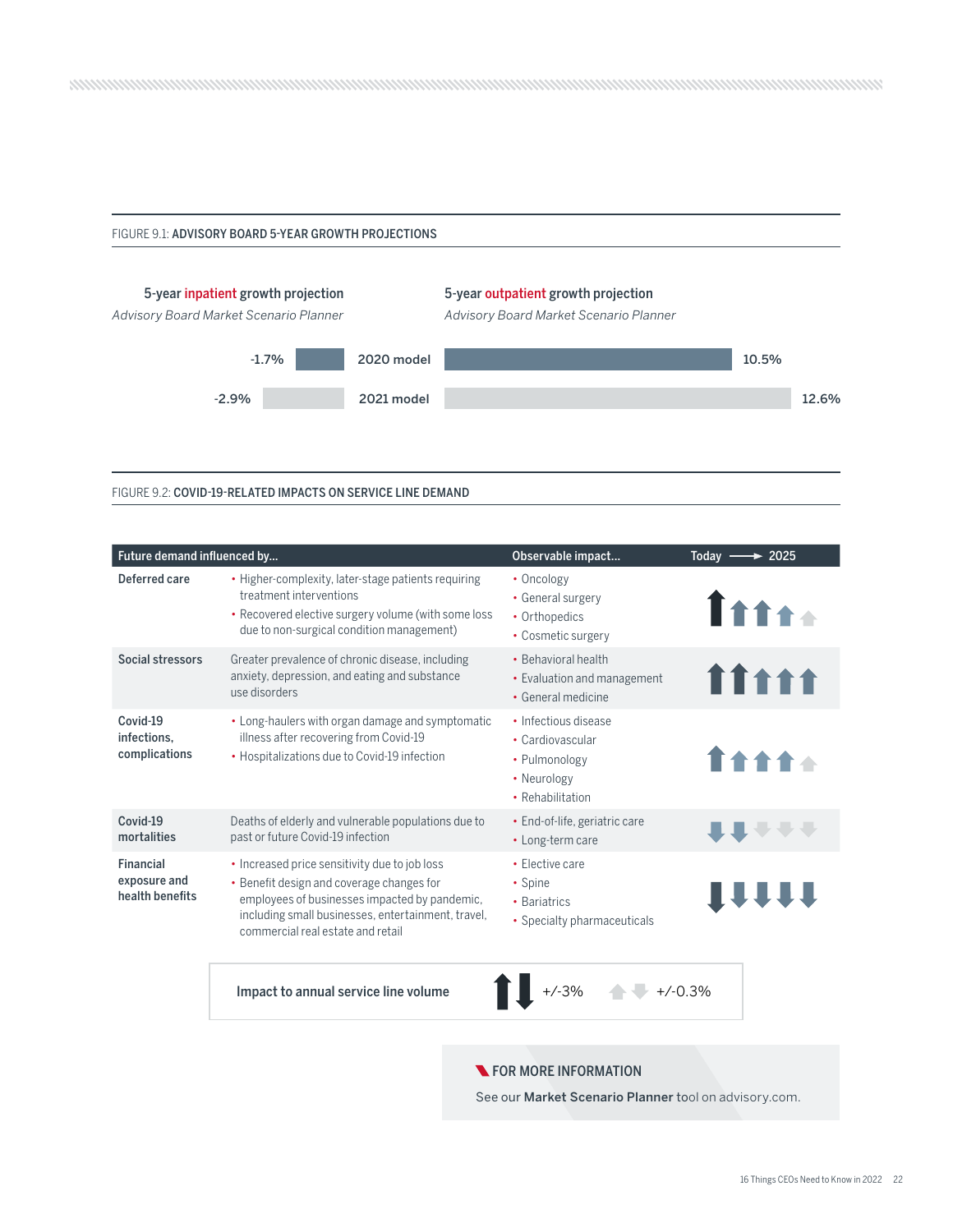#### ABOUT OUR RESEARCH

Our deep relationships span the health care ecosystem; we work not only with leaders of hospitals, health systems, medical groups, and post-acute care providers, but also with digital health companies, health plans, and health care oriented professional services firms. We leverage this longstanding network and our unique research methodology to help life sciences leaders better understand customers, market dynamics, and cross-industry challenges to inform strategy.

#### HOW WE HELP

## **We help you understand your customers and optimize your strategy.**

#### WHO WE SERVE

Hospitals • Health systems • Life sciences firms • Post-acute care providers • Medical groups • Digital health companies • Health plans • Health care professional services firms

 $\blacksquare$  To learn more about how we support commercial organizations within medical device and medical supplier firms, visit us at [advisory.com/forlifesciences](http://advisory.com/forlifesciences) or contact [programinquiries@advisory.com](mailto:programinquiries%40advisory.com?subject=).

### **The Advisory Board advantage**

Our team of 200+ experts harnesses a time-tested research process and the collective wisdom of our 4,500+ member network to develop provocative insights, actionable strategies, and practical tools to support execution.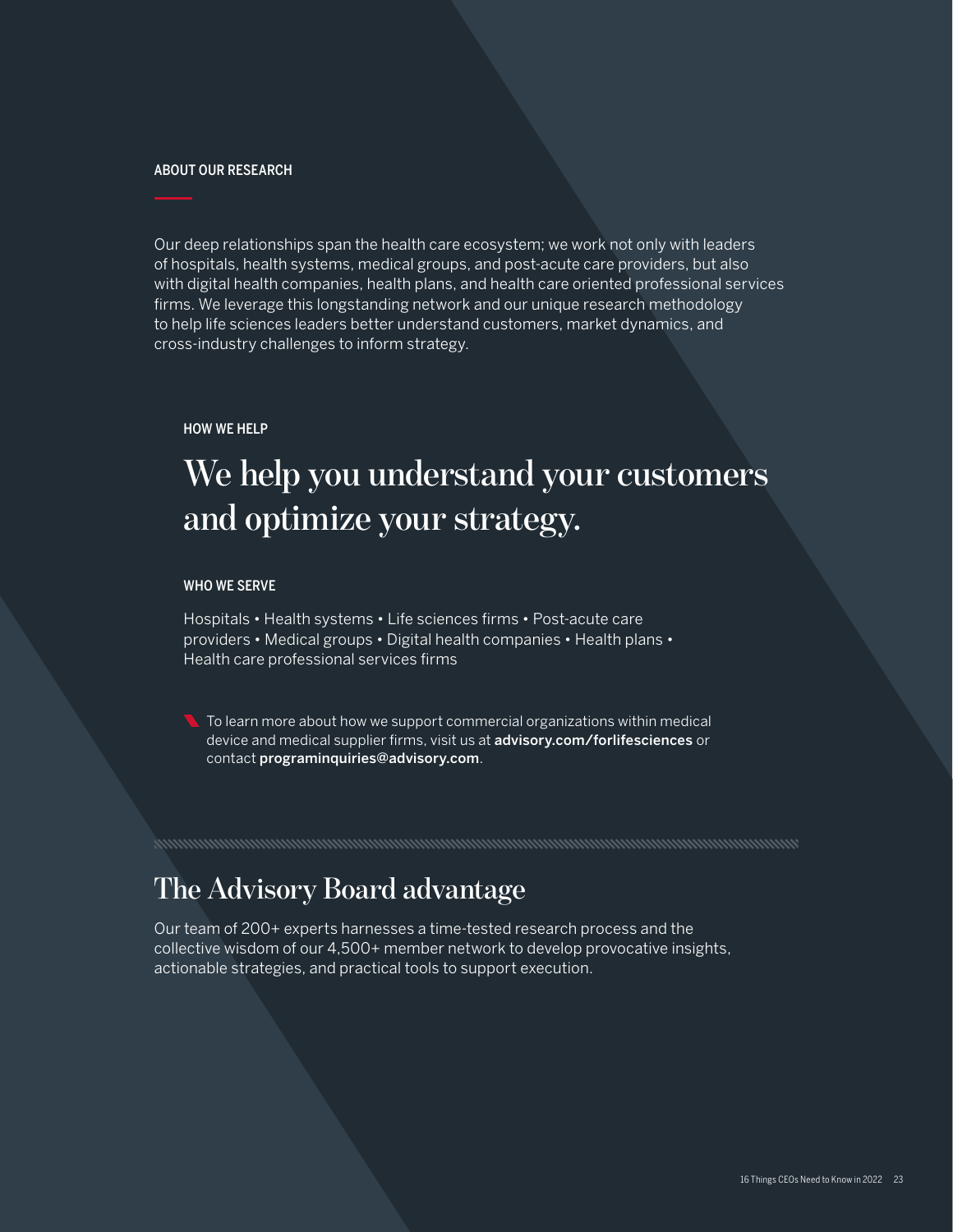#### **CREDITS**

PROJECT DIRECTOR

Yulan Egan

RESEARCH TEAM

Darby Sullivan Kirsta Hackmeier Ben Umansky Natalie Trebes

PROGRAM LEADERSHIP

Christopher Kerns

DESIGNER

Sarah Rindone

#### LEGAL CAVEAT

© 2021 Advisory Board • All rights reserved • advisory.com

Advisory Board has made efforts to verify the accuracy of the information it provides to members. This report relies on data obtained from many sources, however, and Advisory Board cannot guarantee the accuracy of the information provided or any analysis based thereon. In addition, Advisory Board is not in the business of giving legal, medical, accounting, or other professional advice, and its reports should not be construed as professional advice. In particular, members should not rely on any legal commentary in this report as a basis<br>for action, or assume that any tactics described herein would be permitted<br>by applicable law or appropriate for a given member's situation. Members advised to consult with appropriate professionals concerning legal, medical, tax, or accounting issues, before implementing any of these tactics. Neither Advisory Board nor its officers, directors, trustees, employees, and agents shall be liable<br>for any claims, liabilities, or expenses relating to (a) any errors or omissions in<br>this report, whether caused by Advisory Board or any of or sources or other third parties, (b) any recommendation or graded ranking by Advisory Board, or (c) failure of member and its employees and agents to abide by the terms set forth herein.